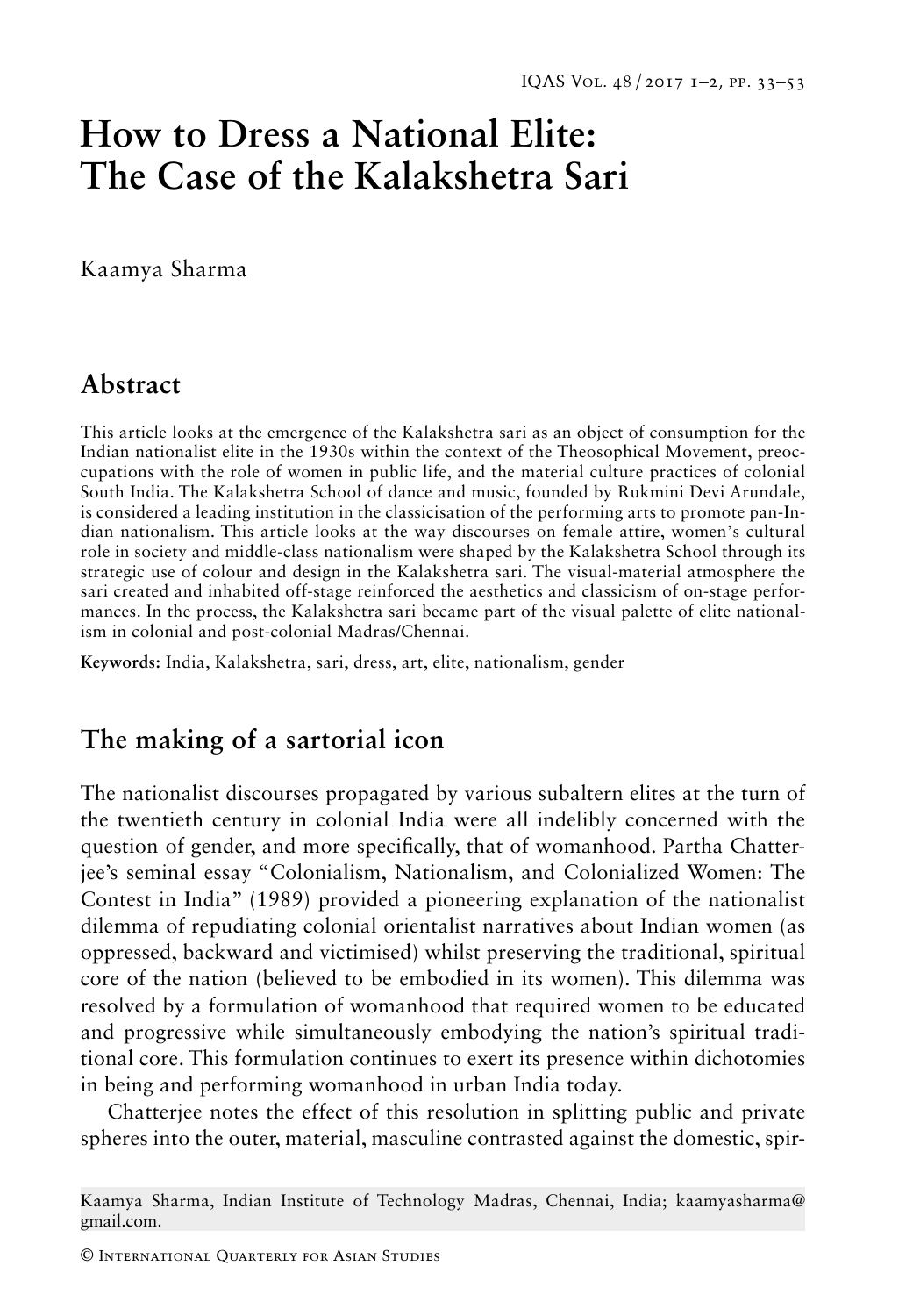itual, feminine. Indeed, domesticity was a recurrent preoccupation in multiple, sometimes overlapping projects of cultural reform, often linked to projects of womanhood (Hancock 1999: 149). This link between domesticity and womanhood, prevalent both in Victorian thought and Indian nationalist discourse, served to foreground debates surrounding the moral, social and sartorial propriety of women. These dilemmas were most visibly resolved in the matter of women's dress, through the nationalisation of the sari as a sartorial code for traditional feminine respectability (Bhatia 2003). The sari has been a subject of fascination since colonial times and is one of the signal tropes of the exotic "Indian woman", popularised by Raja Ravi Varma in his famous nineteenth century portraits (Thakurtha 1995, Jain 2007). The depiction of Mother India in the Nivi sari<sup>1</sup>, from Abanindranath Tagore's paintings to its dissemination in popular visual culture in India, aided the nationalisation of the sari "as a material symbol of nation, draped and duly contained from rapid erosion by English mill-made fabrics and the tyranny of colonial rule" (Kawlra 2014: 217). The integrationist rhetoric of post-independence Indian policies resulted in the sari embodying both the material representation of ideal womanhood and the nation's unity-in-diversity. Today, it enjoys a degree of continuity with a steady, if varying, role in urban Indian women's wardrobes and their social lives.

Mary Hancock (1999: 149) describes the "efforts to frame homes both as (feminine) 'backstages' of new (masculine) public realms, and as sites for producing new nationalized and classed subjects who espoused modernist values of individualism and scientific rationality" as part of elite nationalist projects. While these debates were dominated by men in the nineteenth century, women became more actively involved in the twentieth (ibid.). The Swadeshi and Home Rule Movements, propagated by the cultural elites of the time, were involved in the mobilisation of colour-scapes that explicitly linked morality with design and aesthetics in articulations of Indian national identity.

This article discusses a particular instance of sartorial reform that was intimately entwined with the classicisation of the performing arts within the nationalist movement: the establishment of the Kalakshetra School of Fine Arts by Rukmini Devi Arundale at Madras in 1936. Rukmini Devi staged classical dance (Bharatanatyam) as a spiritual and nation-building activity. Kalakshetra's co-optation into the nationalist ethos created a template of the classical performing arts, tradition and femininity in an elite, upper-caste mould.

While Kalakshetra's on-stage performances have been extensively documented and analysed, the institutionalisation of the Kalakshetra sari, which is

<sup>1</sup> The Nivi sari was developed in 1866 by Jnanadanandini Devi, wife of civil servant Satyanendra Nath Tagore and sister-in-law of Rabindranath Tagore. She adopted the Parsi style of wearing the sari with a *choli* (tailored blouse), and petticoat with the *pallu* draped over one shoulder. This style of drape "took on political dimensions in the early twentieth century when women involved in the nationalist movement adopted the style" (Kawlra 2014: 30).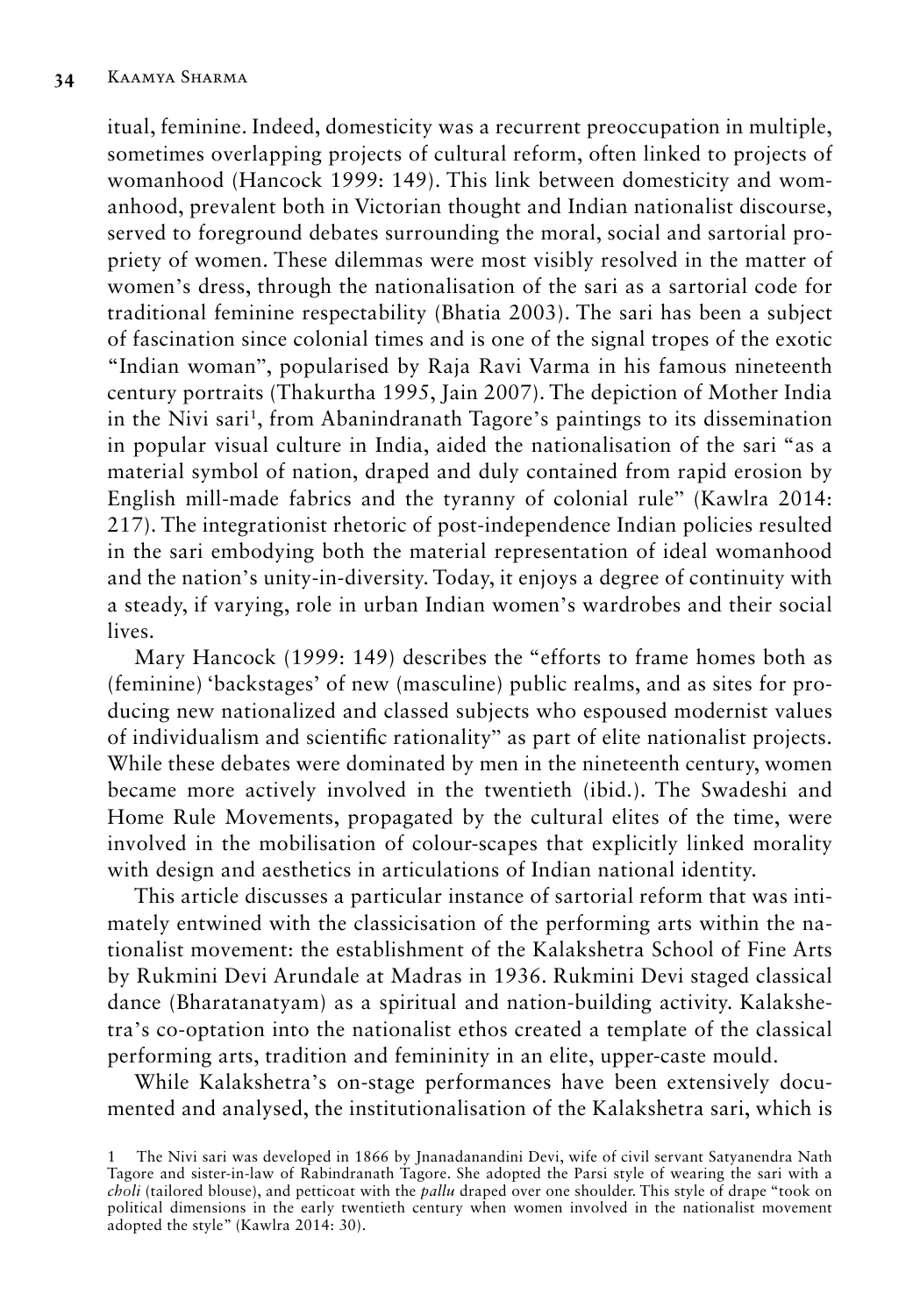a relatively unexamined by-product of this process, has not. The politics of colour and design usage in the Kanjivaram saris of Madras/Chennai are an instance of this "material"-isation of femininity, revealing homologies between colonial knowledge productions about Indian textiles and post-colonial preservationist attitudes towards handloom textiles as national heritage. I argue that the Kalakshetra sari played a key role in the transformation and reassertion of tradition, femininity and everyday aesthetics.

Through an analysis of writings published by the Kalakshetra Foundation, biographical texts (books and interview material) about Rukmini Devi, magazine articles and exhibition catalogues about the Kalakshetra sari within the historical and religious context of the Theosophical Movement, I suggest that Rukmini Devi's efforts in building Kalakshetra as a school of traditional dance and music, with all its attendant visual atmosphere, were aided equally by her off-stage displays of the Kalakshetra saris produced at the Weaving Centre. Clothing and costume symbiotically re-fashioned an ideal of womanhood in elite, upper-caste terms that helped reconcile the moral perils of public performance with middle-class feminine respectability. This was established through contiguities between the on-stage dance performances of the Kalakshetra School and the off-stage performances of the "feminine" through the school's sari.

#### **The Empire's anxieties about Indian textiles**

Textiles as objects of aesthetic and utilitarian value characterised a fundamental concern about the complex relationships between Britain and India during the nineteenth century. Even as an exploitative trade market selling British cloth was set up in India, Indian textiles formed part of a circulatory transnational space between India and Britain, contributing to conflicting opinions about India. Even as some eminent figures expressed concern about preserving the "purity" of Indian textiles in the use of natural dyes and "native" ornament, sartorial practices were increasingly designed to create distance between coloniser and colonised, resulting in dilemmas amongst Indians (men in particular) about the degree to which they could adopt Western dress (Tarlo 1996).

Under the auspices of the Arts and Crafts Movement in the 1880s, the ideologies championing the "decorative arts, the vernacular and the politics of work" were united under a single banner (Greenhalgh 1997: 25). Within this juxtaposition of increasing industrialisation and the concurrent romanticisation of village life, the notion of India as an artisanal haven became important to the Arts and Crafts Movement (Venkatesan 2009). Colour and ornament came to be symptomatic of the corruption of the Indian aesthetic by Western influences, with the use of synthetic dyes in Indian textiles repeatedly decried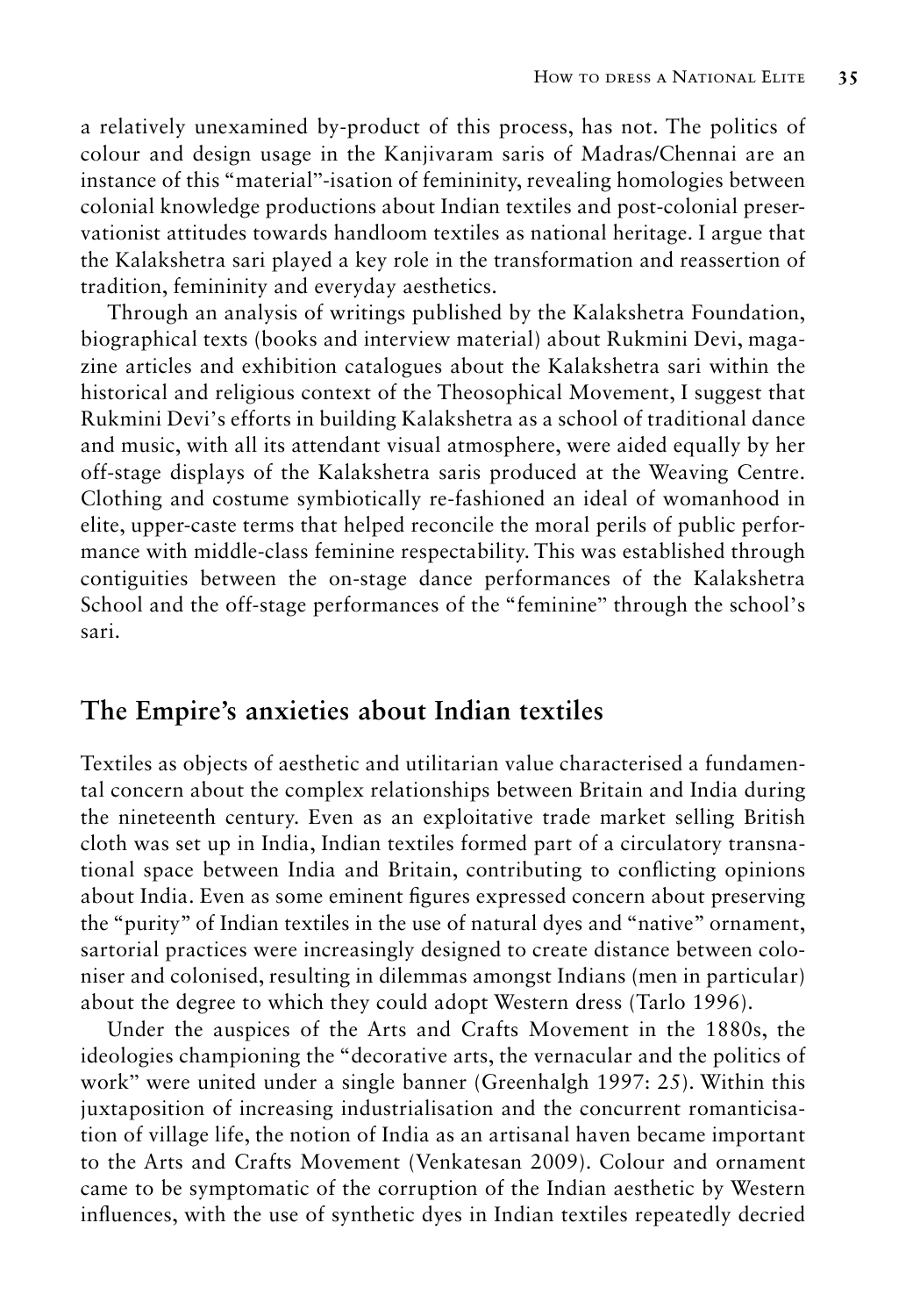as a harmful influence by important artistic figures such as George Birdwood, William Morris, Thomas Wardle and Owen Jones. As Sonia Ashmore notes, "Indian dyestuffs were among the natural materials and 'vegetable' products displayed at the international exhibitions as products of empire. Raw materials, recipes, and dyeing methods were meticulously recorded in India and displayed at the exhibitions" (Ashmore 2009: 3). Owen Jones's *The Grammar of Ornament* (1856), which was intended for didactic and imitative purposes, dwelt with energy on the restraint in the use of colour in Indian textile samples. George Birdwood, an Anglo-Indian official and commentator on Indian art, remarked on "the natural beauty of the dyes used, and the knowledge, taste and skill of the natives of India in the harmonious arrangement of colors […] the simplicity and treatment of the decorative details" (Birdwood 1880: 298–99). Many articles in *The Journal of Indian Art*, published between 1886 and 1916, lamented the loss of native taste in clothing. Accounts of the textile industries of various provinces reported the substitution of Indian natural dyes with "sight-killing and offensive" European dyes, which are "gaudy, fine and pleasing" initially and "become too ugly for a second wear" after washing (Sastu 1890: 23). The "decline in taste" was viewed as a tragedy, a result of "the use of bright but fugitive aniline colours" and an increasing "demand for cheap and bright-looking articles" (Mookerji 1894: 2).

This discourse was appropriated and subverted by the visual imaginaries of the Swadeshi Movement. The homology between "colonial ways of knowing" (Venkatesan 2009: 7) and nationalist appropriations of the aesthetic discourse around textiles can best be understood through Gauri Viswanathan's principle of complementarity in the "capacity for transference, in criss-cross fashion, of any one or more of these factors – subject, agent, event, intention, purpose – not in the sense of wholesale borrowing, but of readaptation" (Viswanathan 1989: 8–9). If colonial administrative powers orientalised India through the acquisition and display of Indian textiles, the nationalist bourgeoisie appropriated such orientalisations for their own purposes. Tropes of the exotic (such as the use of vibrant hues and pleasing designs in saris) were absorbed and reclaimed in the image of the Indian woman who donned the Kalakshetra sari, as we shall see in the following sections.

## **Theosophy in the Madras Presidency**

The seeds of Kalakshetra as an institution and zeitgeist were sown by the establishment of the Theosophical Movement at the end of the nineteenth century in Madras. Madras, as the earliest established British colony and administrative stronghold of South India, was the site of an incipient nationalism, located predominantly within the city's burgeoning educated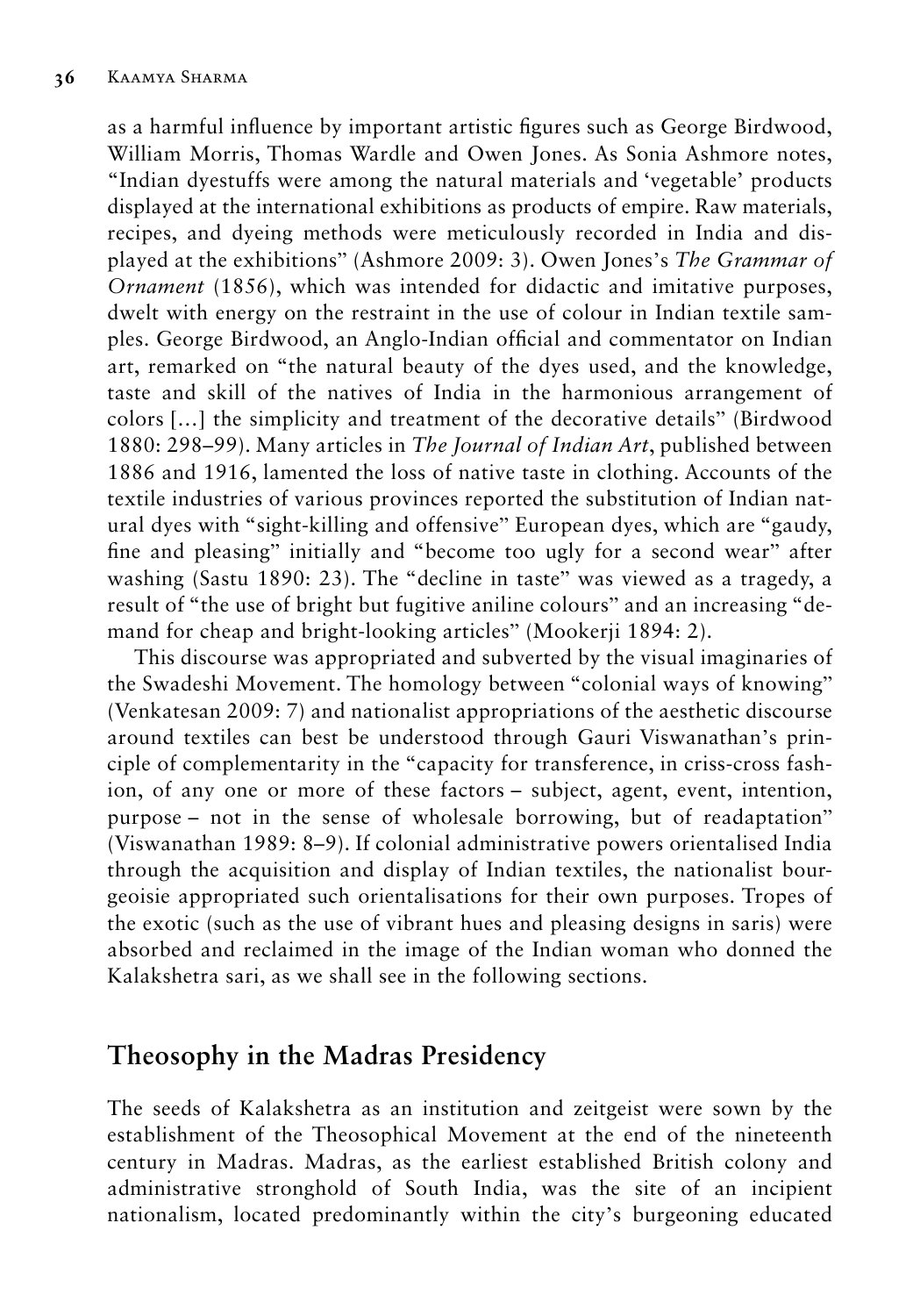middle classes. This form of bourgeois nationalism was bolstered by the establishment of institutions such as the Theosophical Society. With the increasing presence of women in public debate at the turn of the twentieth century, imaginaries of ideal womanhood began to circulate among different actors from the nationalist patriarchy, transnational feminist movements and subaltern elite groups (Hancock 1999). As the Home Rule Movement gathered momentum, the suburb of Adyar in Madras became the headquarters of the Theosophical Society in 1895 led by Annie Besant, Madame Blavatsky, C. W. Leadbeater, Colonel Henry Steel Olcott and George Arundale. As one of the progenitors of the Home Rule Movement in India, Annie Besant "wrote and spoke extensively on nationalism and education, women's suffrage, the simple life, and cultural revival, as well as establishing the Hindu university at Varanasi and the Home Rule League" (Eaton 2013: 627).

As a syncretic religion that relied heavily on discourses of spiritualism, rationalism and eugenics, Theosophy aimed to "create a synthesis of 'east' and 'west' which would be simultaneously spiritual and scientific, traditional and modern" (Dixon 1999: 195). The Theosophist ideal of Indian womanhood was similarly embodied in a syncretic amalgam of traditional and modern virtues (ibid.). Besant produced the idea of the "World Mother" in 1928, a syncretic amalgamation of mother figures across religious faiths (Srinivasan 1985: 1874). This World Mother was now to be represented by Rukmini Devi, as the ideal Indian woman who was a synthesis of traditional and modern values, who could participate in civil society, and who had "racial purity" (ibid.). Through their championing of Home Rule and the "nationalisation of Indian art and life" along with other figures such as Ananda Coomaraswamy, E. B. Havell, and Rabindranath Tagore, Theosophists won over the native Indian elite (ibid.). Later, Rukmini Devi would also deploy the rhetoric of the World Mother in her writings as a figure that would "serve to spiritualize the politics of the modern nation-state in both 'east' and 'west'" using tropes of "purity, refinement and delicacy" (Dixon 1999: 204).

Rukmini Devi was born in 1904 in Madurai to an upper-caste (Brahman) family. Exposed to Theosophist ideas at an early age, she embraced the movement completely after her marriage to Theosophist George Arundale. Following Annie Besant's call to work with her, the couple moved to Adyar. In her biography, Rukmini Devi characterised Besant's influence upon her: "She encouraged me to be true to the most beautiful and simple traditions of Indian life. She said, 'I do not like Westernised Indian women'. She told me to wear only beautiful colours, never white without any border, nor black or brown" (Samson 2010: 53).

Colour was an important element of theosophical thought. Besant and Leadbeater, in a book called *Thought Forms* (1901), sought to establish a link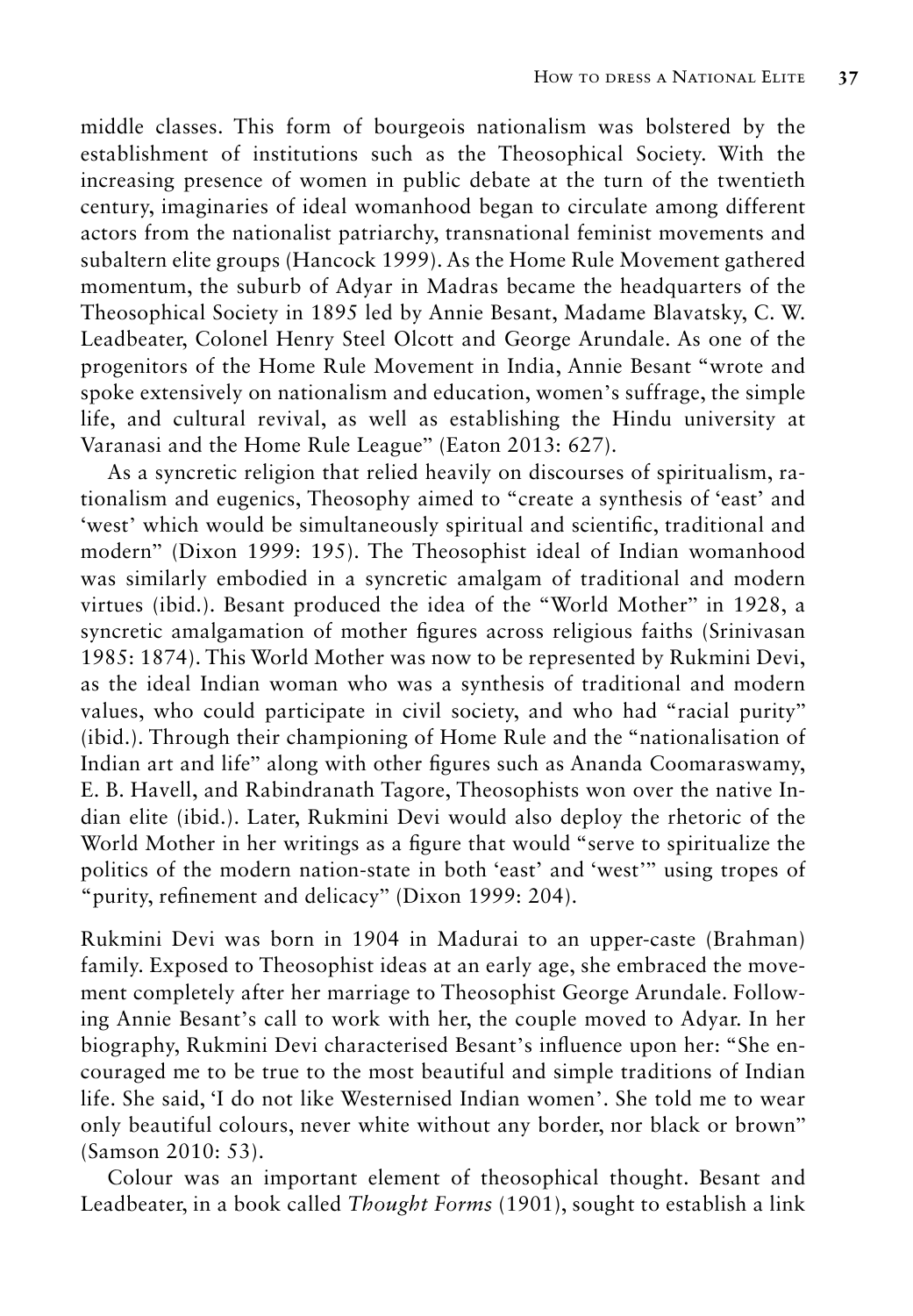between thoughts and their material manifestations; the mental plane was believed to be possessed of matter, and they wished to capture, in words and images, how thoughts looked when manifested materially. The book outlined three basic principles governing the "production of thought-forms": 1) the quality of thought determines the colour; 2) the nature of thought determines the form; 3) the definiteness of thought determines the clearness of outline (Besant / Leadbeater 1901: 21).

In a chapter devoted to ascertaining the meaning of colours, they assigned emotional qualities to different colours<sup>2</sup>, noting that the "brilliancy and depth of the colors are usually a measure of the strength and activity of the feeling" (Besant / Leadbeater 1901: 24). Evidently, Theosophy used colour as a crucial link between material and moral-spiritual dimensions of universal being, by developing a "theory of moral colour-space […] in which colours are experienced by their auras, or 'thought forms'" (Eaton 2013: 624). Colour could bleed into the dimensions that separated the material and spiritual, blurring the distinctions between the two. Dress and colour are thus meant to act as mediators between the inner spirit and the outer material world – sartorial codes were not only expressions of the moral being, but a form of moral praxis. In this context Annie Besant firmly believed in the need for a revival and patronage of the Indian arts:

The inner feeling and outer expression often go together, and he who westernises his outside attire is very likely to grow western *inside* as well, and therefore instead of strengthening he really tends to weaken his motherland. […] And this leads me to the next point: namely, that it is the bounden duty of every patriotic Indian to encourage Indian art, Indian manufactures and Indian labour; and not to go across the seas to bring here endless manufactured articles, but to give work to his own people […] in the Indian [goods], the colours are most delicately graduated and blended giving an exquisite softness of shading to the Indian carpet, and this is the result of generations of physical training in the sense of colour; while in the carpet of foreign manufacture, it is harsh and crude, and there is no need to print upon it "manufactured in Germany" for you only have to look at its colouring to know it is not Indian (Besant 1895: 25–27).

Theosophists thus employed the rhetoric of spirituality and eugenics, playing on the already racialised discourse that separated Brahmans and Non-Brahmans in Tamil Nadu. Opposing social reform, Besant believed that the best course for Indian women was to return to the traditions of the past. This created oppositions between the Dravidian movement, which believed in radical social reform, and the Brahman-dominated Theosophical Movement. The tensions between the two were notably manifested in their perception and treatment of the much-maligned community of Devadasis.

<sup>2</sup> As, for example: red means anger, brown means avarice, orange denotes pride or ambition, green denotes adaptability and yellow intellectual gratification, etc. (Besant / Leadbeater 1901: 22-24).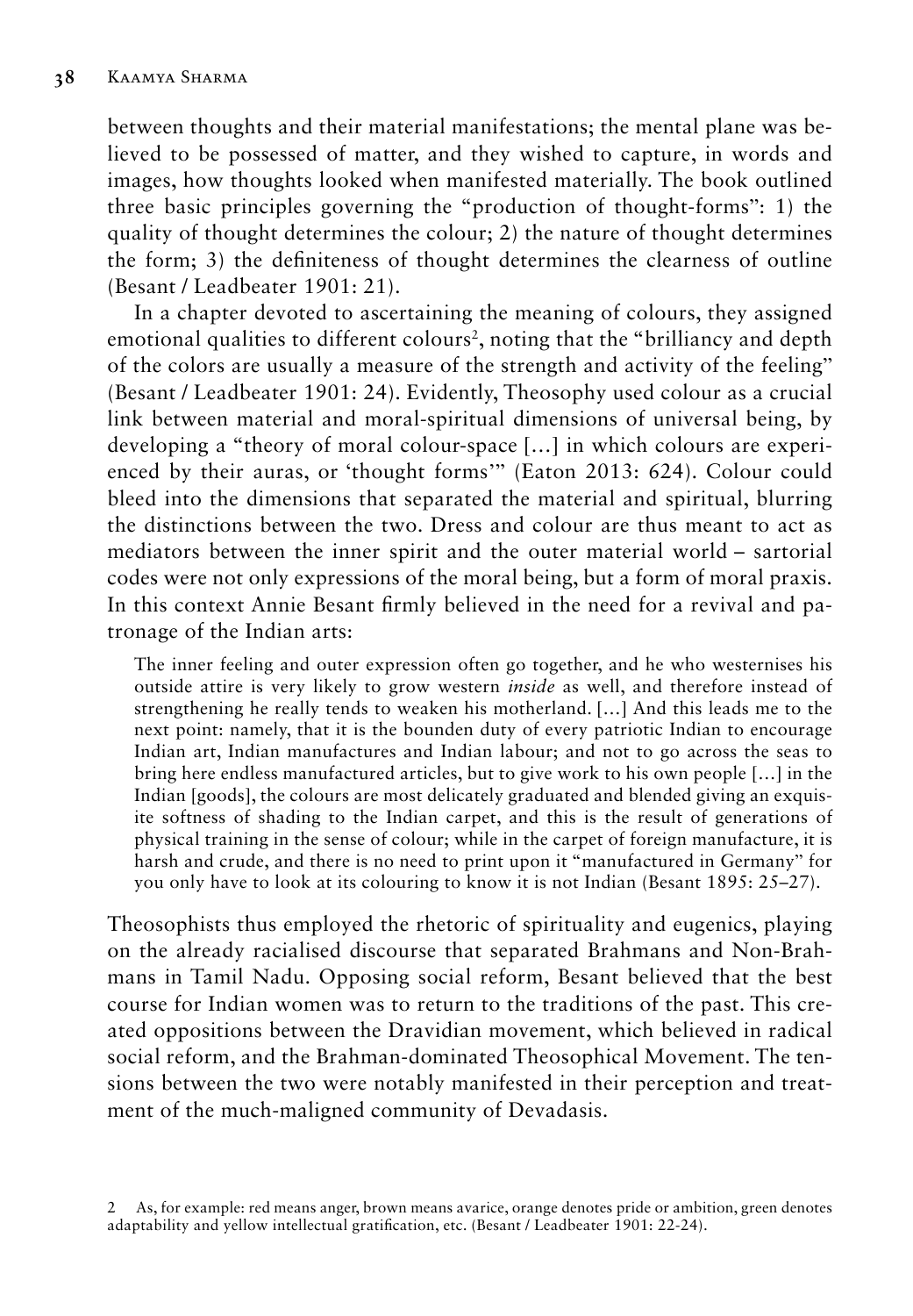## **Devadasis and the anti-Nautch movement in colonial Madras**

In spite of extensive public debate and literature surrounding the history and role of the Devadasi, she is still a figure spoken for rather than speaking, frozen in what Davesh Soneji terms "unfinished gestures", insufficiently able to participate in the modernity she was instrumental in creating (Soneji 2012: 226). Devadasis were part of a heterodox tradition, which involved being "courtesans, secular dance artists […] temple workers" (ibid.: 3). Their ambiguous social position stemmed historically from their being in "quasi-matrilineal communities, non-conjugal sexual relationships with upper-caste men" (who were frequently their elite patrons) and having access to financial independence and literacy (ibid.). The launching of the anti-Nautch movement by British and Indian social reformers in 1892 witnessed the conflation of Devadasis with prostitutes and "dancing girls", in the heyday of Victorian morality. From this period until independence, the collusions between transnational first-wave feminism and the nationalist patriarchy framed monogamous conjugality as the sole means of legitimising Indian women's rights to the resources of citizenship (Sreenivasan 2011).

The consolidation of this view resulted in the legal and social disenfranchisement of the Devadasis through The Madras Devadasis (Prevention of Dedication) Act of 1947. While the Dravidian movement sought the erasure of the Devadasi through her portrayal as a prostitute, the "revival" movement dominated by the Theosophical Movement and the Congress depicted her as a "nun", a figure of religious piety and devotion cleansed of the taint of sexual promiscuity (Srinivasan 1985). Within this context, Rukmini Devi appropriated the Devadasi dance form of Sadir and recast it in the image of Bharatanatyam, the dance of the nation. Rukmini Devi's travels abroad, a notable encounter with Russian ballerina Anna Pavlova and interest in dance inspired her to learn Sadir under Gauri Ammal. As an upper-caste woman, this was culturally taboo at the time, occasioning outrage from both Brahman and Devadasi communities – the former considering the dance vulgar and unfit for performance and the latter considering the art form the prerogative of their community.

#### **The Birth of Bharatanatyam**

The reconciliation between womanhood of the past and womanhood of the present was effected by the transference of the wifely qualities of ideal Indian womanhood beyond the bounds of domesticity, into fighting the good fight for the nation (Chakravarti 1989: 52). Thus, the spiritual potential of women in resolving the crisis of national identity lay in their role as sahadharminis, part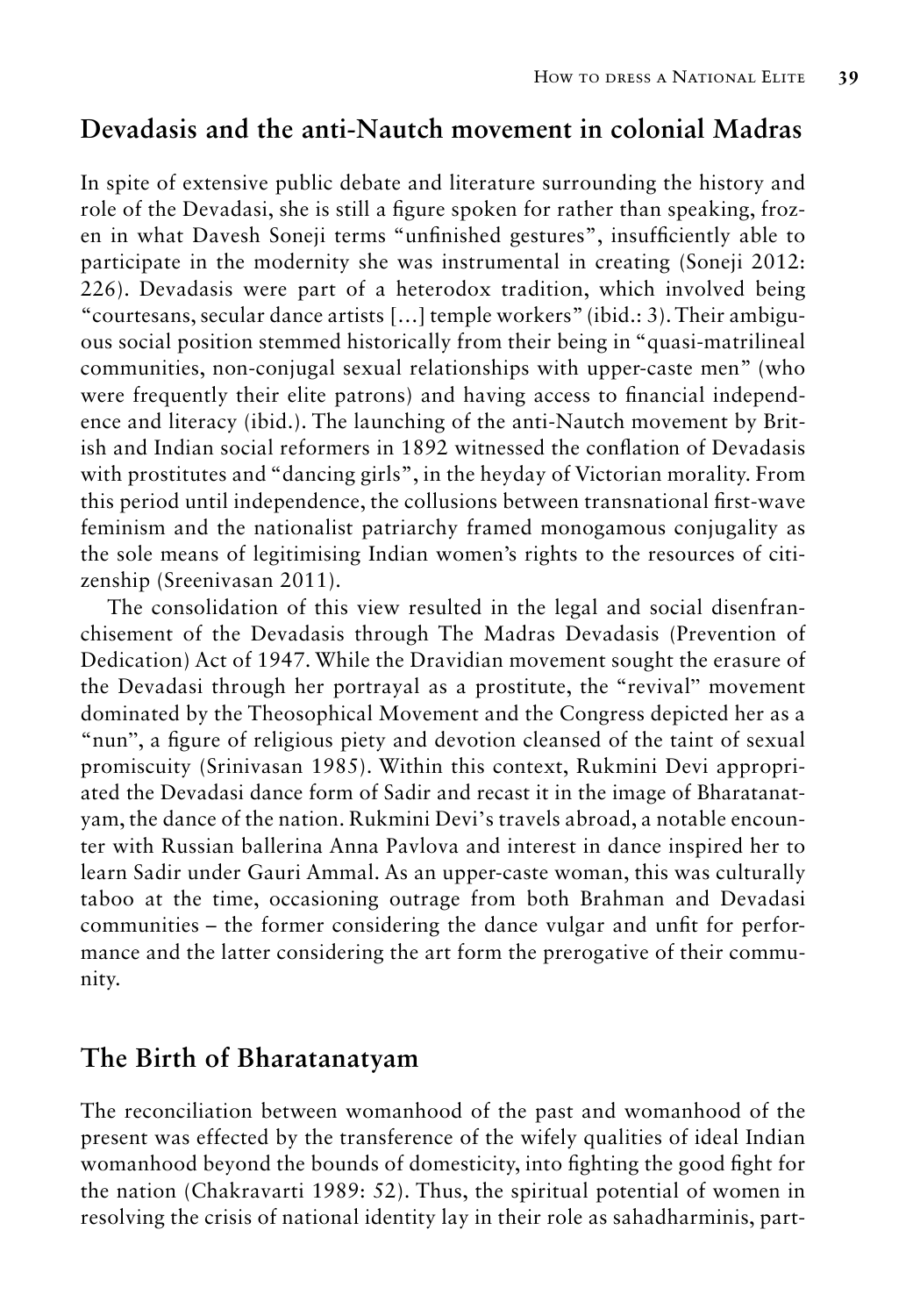ners in religious duties (ibid.). Rukmini Devi used this desexualised construction in her own project for cultural reform. Her Theosophist education and the influence of Annie Besant resulted in a life-long concern with dance, aesthetics, national identity and the role of women in the nation. Influenced by the orientalised Theosophist narratives of Indian womanhood as embodying restraint, refinement and beauty, she set about enacting a project of cultural reform that began with dance and eventually extended to the realm of clothing. She gave her first performance at the Theosophical Society in 1935, which was lavishly described by Leela Samson: "then thirty-one years old, yet slim and girl-like, extremely beautiful, with long, dark tresses, and with mystery surrounding her new-found passion for the dance of the Devadasis, [she] danced her first performance of Bharata Natyam, the ancient and classical dance art of South India" (Samson 2010: 87).

Another description of that performance by S. Sarada attests that "she had proved that this physical art, when presented with purity, devoid of vulgarity, could convey the soul-uplifting message of ancient India" (ibid.). Descriptions of her dance performances continued in this transcendent vein; the stylisation of the physical body, its adornment and disciplining through dance would eventually lead to the uplifting of the soul. Though many have rightly read her sanitising influence on Bharatanatyam as an erasure of its erotic and sensual propensities, Rukmini Devi believed principally in spiritual uplifting through bodily discipline and aesthetic conditioning. Hence, the engagement with corporeality and material aesthetic was justified and cleansed by its larger spiritual promise. The sanitising of Bharatanatyam was two-fold – it was desexualised and decommercialised, i.e., removed from its original socioeconomic context where performance was a means of livelihood. Rukmini Devi's message of art for art's sake, as being "devoid of vulgarity and commercialism", refashioned performance in elitist terms and birthed a new generation of dancers drawn predominantly from upper-caste, upper-class families who could afford to take up dancing as a "hobby" (Ganesh 2016).

In 1936, she established the International Academy of Arts at Adyar in Madras, which would later be renamed Kalakshetra – a temple of music, dance and fine arts. Rukmini Devi's project of aesthetic and cultural reform, posited as a national concern, was strategically rationalised using the teachings of Theosophy. Motherhood was often deployed in her writings but its physiological necessity was removed from its link to the programme of cultural reform as "she emphasized the link between motherhood and cultural creativity, and redefined all of women's creative endeavours as a manifestation of 'that great spirit of Motherhood'" (Dixon 1999: 204). The spirit of motherhood was believed to characterise all of women's cultural and political endeavours, but not necessarily its bodily reality. Motherhood linked domesticity to women's participation in civil and political society. Tropes of the home were transmuted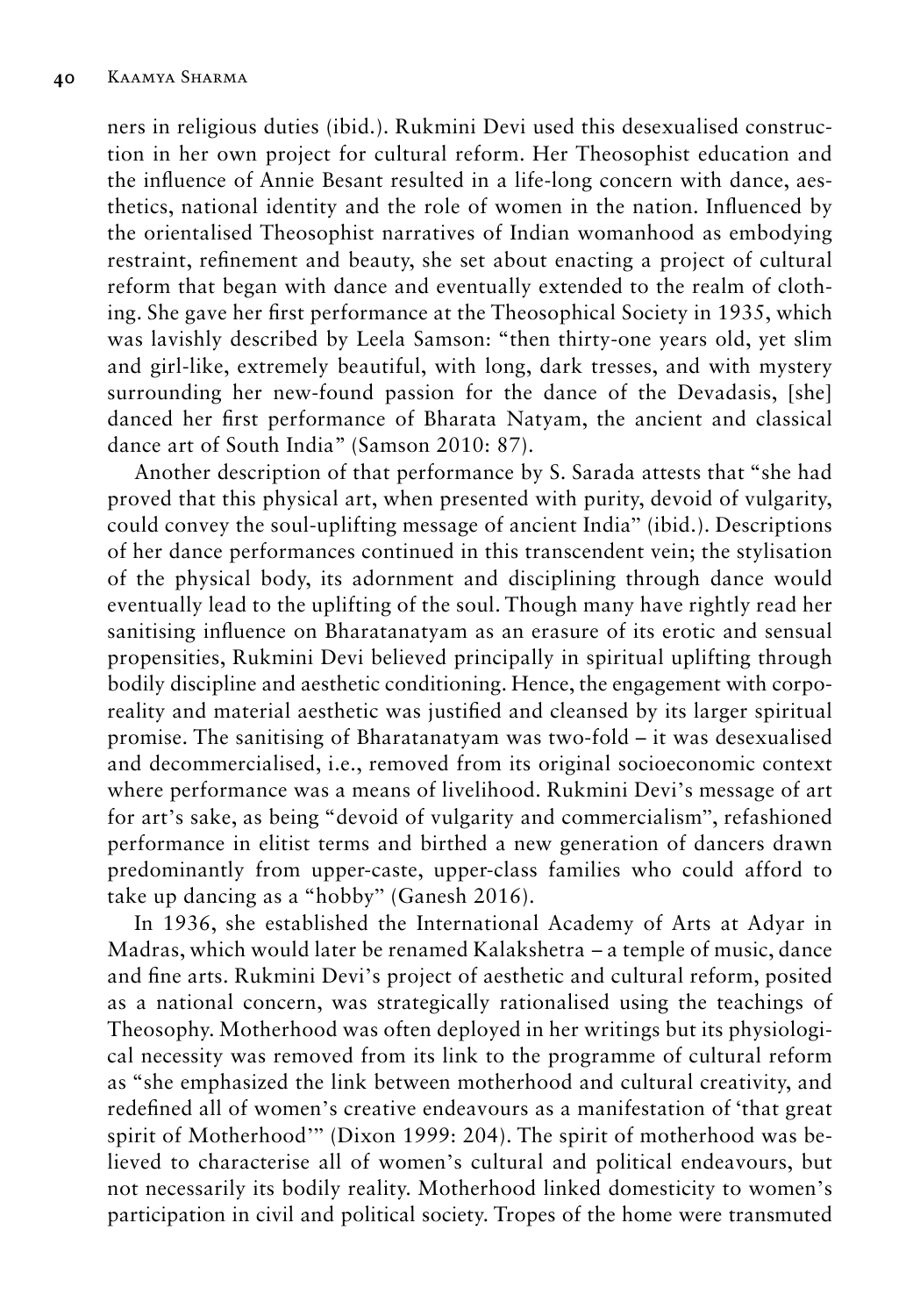to the nation through this carefully constructed image of women's work. Though motherhood had been deployed as a metaphor in both Dravidian and pan-Indian imaginaries of the Indian nation (Ramaswamy 1993), the sartorial ideal affixed in the Nivi sari was furthered by Rukmini Devi's use of the Kalakshetra sari as an aesthetic and cultural index of womanhood.



Figure 1: Students at the morning prayer, Kalakshetra © Kaamya Sharma (2015)

The Kalakshetra campus was constructed along the lines of the Swadeshi-inspired aesthetics of Shantiniketan, also inspired by Rukmini Devi's encounter with Rabindranath Tagore (Samson 2010), emulating a rural utopia entirely lacking signifiers of modernity through the use of "wooden panels of the brick and stone rooms […] an auditorium constructed of bamboo and an assembly area at the roots of a sturdy Banyan tree" (Aggarwal 2012: 84). The project of artistic revival and the reform of sartorial modes went hand in hand for Rukmini Devi. When asked about her weaving centre, Rukmini Devi would say:

What I want is not merely to encourage dance, drama and music, but to have the arts of the people that will create the atmosphere of nationality. I will start a weaving centre too. I have discovered that wherever I go, it is hardest to find a beautiful Indian sari. Fashionable saris with a European touch that even they don't use are now found in our markets (Samson 2010: 99).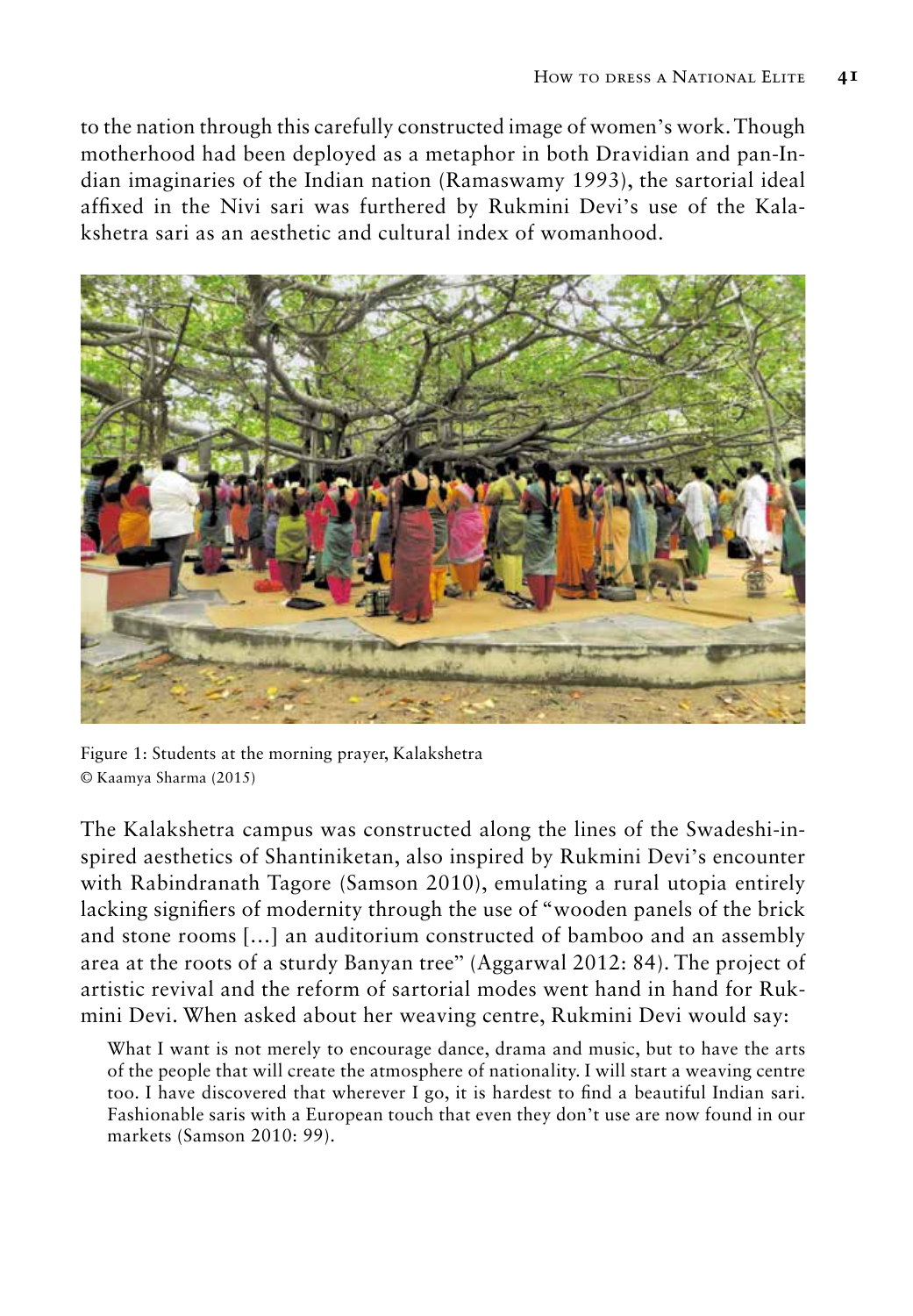# **The project of aesthetic reform**

Rukmini Devi adapted Theosophist ideals to a project of cultural reform through the strategic deployment of syncretic ideals and images of womanhood. Beauty of form for her was not merely an aesthetic goal but a spiritual one. In a pamphlet entitled *The Message of Beauty to Civilization*, she wrote:

We have to learn more and more of the beautiful. The more we respond to the beautiful, the more will our religion become beautiful. The more will our civilization become beautiful, the more will our daily lives become beautiful, and we shall get rid of the many ugly things that exist in the world (Arundale 1904: 9–10).

She advocated a stylised idea of gender and womanhood, believing the creative spirit to be the true core of womanhood. The reinfusion of aesthetics into everyday life would be accomplished by the stylisation of the feminine, both sartorially and socially as an embodiment of the ideal of the beautiful. Art and womanhood were considered kin in their emotional spirit in an interesting inversion of the traditional nature/culture – female/male binary; thus, she wrote that "if these two can combine, whether in the home or in politics, whether, according to modern times, even at a typewriter, then woman can be her real self and can express herself through all the graces of life, the beauties and the refinements of life, and the influence she can bring upon her surroundings" (Arundale 1904: 17–18).

Kalakshetra as an academy for the fine arts was inaugurated and organised in this spirit of beauty as embodying an inner spiritual core – in the visual atmosphere of the school and the colours that students were allowed to wear. In a letter to potential students of Kalakshetra, Rukmini Devi wrote: "Most important of all, is to have good taste. This has almost entirely vanished from the educated classes in India and it is in this field that I have the hardest work" (Samson 2010: 105).

Though much of her writing emphasised the spiritual and internal revolutions necessary for a creative revival of an art form, Rukmini Devi was considerably preoccupied with costuming the dance form differently, as she felt that the Devadasis "used saris with lots of false lustre and tinsel" (Devi 1983: 63). Through the study of scriptures and temple sculpture, she introduced several changes in costume (Samson 2010: 126).

The choreography of dance dramas based on religious and mythological themes enabled her "to revive the ancient presentation with the very costumes and hairstyles which carried a stamp of authenticity, based as they were on the essential characteristics of the ancient Tamils" (ibid.: 108). Ironically, the portrayal of the Devadasis as figures of cultural degeneration coincided with the development of much of the repertoire of Bharatanatyam today (Soneji 2012). This growth was unmistakably aided by the urban, cosmopolitan nature of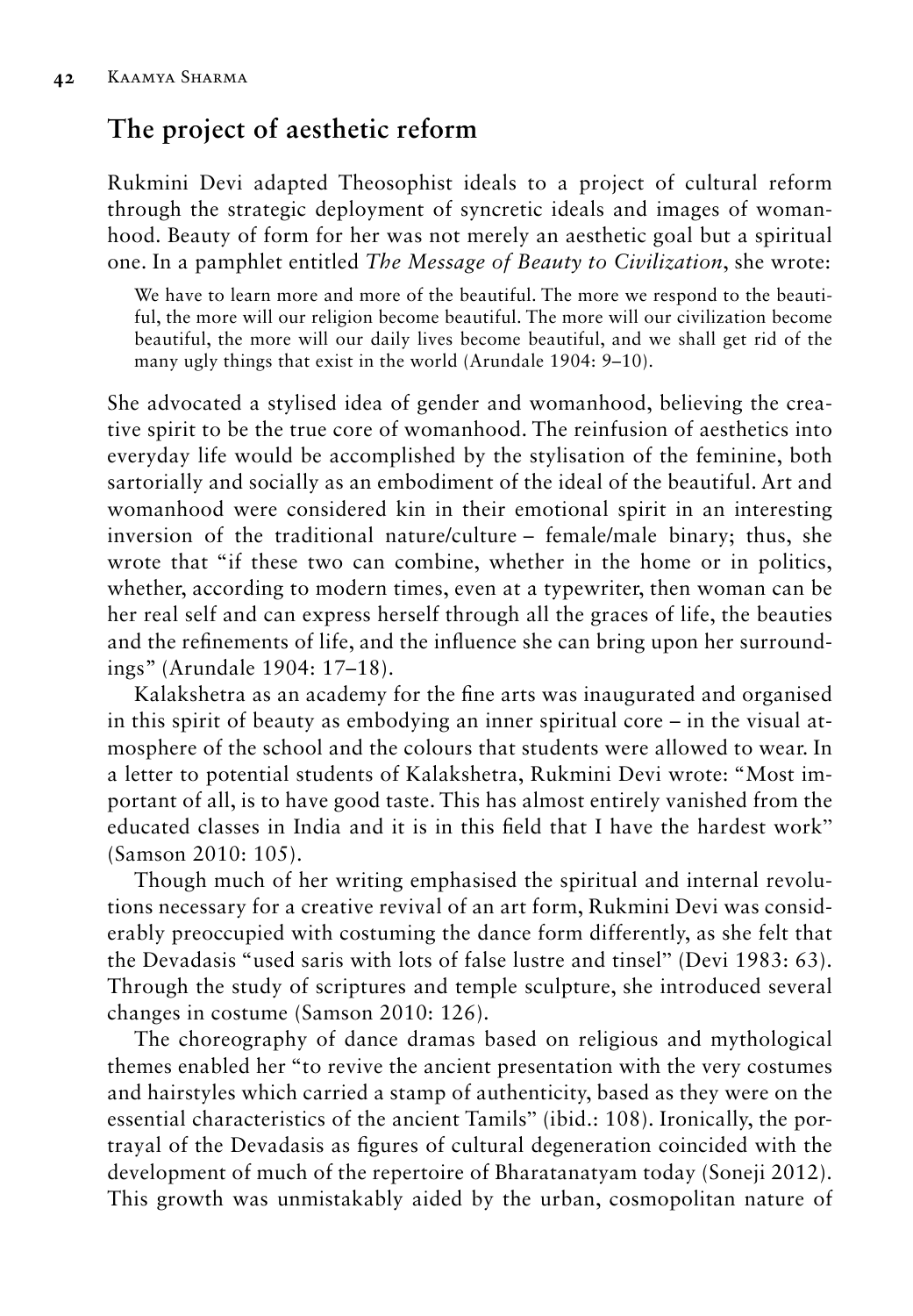Devadasi performance in the Madras Presidency as "salon dances", which were private performances conducted in the homes of Indian elites and Europeans during the nineteenth and twentieth centuries. While salon culture gave way to the rise of *sabha*s (cultural organisations) later in the twentieth century, the composition and patronage of the audience as middle-class or elite Tamil Brahmans was important to the constitution of respectability in the dance itself (Meduri 1988). Indeed, the performative dimensions of spectatorship remain as crucial to on-stage performance in contemporary Chennai today (Ram 2011). Spectatorship as a means of participating in elite, nationalist identityformation was also aided by the aesthetic and performative dimensions of the Kalakshetra sari, as we shall see later on.

Reviews of Rukmini Devi's project from her peers and protégées also attest to the specificity of her aesthetics, her certainty that only some dance forms, saris and costumes were appropriate. This is contextualised as appearing in a place-time when aesthetic taste in the material was in a welter of confusion, in "chaos because handloom merchants tried to cater to the market by weaving a hotchpotch of designs incorporating European motifs and other innovations which they felt were saleable" (Ramani 2002: 12).

## **Weaving and sartorial praxis at Kalakshetra**

Narratives about Rukmini Devi supposedly encountering a sari with a gramophone motif on it demonstrate the birth of the Kalakshetra sari as a "clarifier of taste". The inappropriateness of the design on the sari, believed to have been a part of the art-deco and art-nouveau traditions, consisting of aeroplane and gramophone motifs favoured by the mercantile elites at the turn of the century (Kaul 2016: 16), spurred her to further exploration of traditional textile crafts. In a magazine article about the Kalakshetra tradition, Shakunthala Ramani, an associate of Kalakshetra, writes, "It was a time when traditional designs in textiles were considered outmoded and the wearing of handloom saris was given up by the newly westernized bourgeoisie" (Ramani 2006: 28). Rukmini Devi considered it her calling to bring the traditional sari back into vogue, and to give its aesthetics a politics of purpose.

The link between sartorial and artistic revival was further bolstered by the inauguration of the Weavers' Service Centre on 19 September 1937 with one loom at Adyar. At the inauguration ceremony of the Weaving Centre in Kalakshetra, Rukmini Devi made the following statement in her speech:

In this centre we hope to weave all kinds of different material both in cotton and in silk. As far as possible we will try to keep the idea of beauty as our main object and that what we weave must be totally INDIAN in design, material and colour […] our aim is not to set up a huge factory but rather try in a small way to produce fine materials of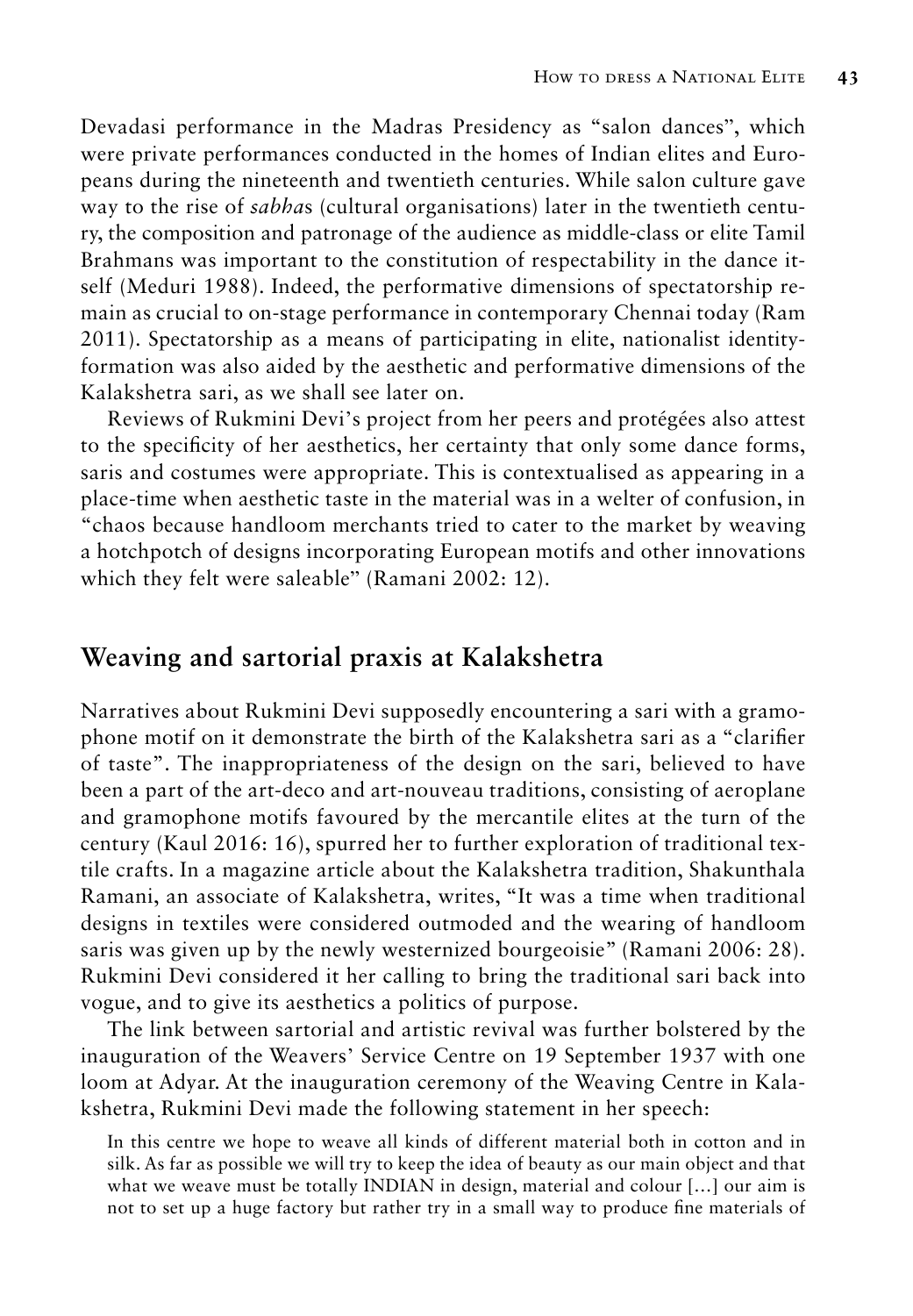beauty and simplicity. We hope that what we produce here will reflect the most wonderful things that have been produced in our country in olden days (Ramani 2002: 14).

From its inception, the Weaving Centre took up all aspects of sari-making, such as yarn-dyeing, spinning, and weaving. Production, though slow to meet the growing demand, was centralised and experiments were made with using natural dyes for silk and chemical dyes for cotton. The weaves and motifs of the neighbouring town of Kanchipuram were emulated in the making of these saris, with contrasting colours in the body and wide borders. The saris used by the students at the dance school, the costumes for their stage performances and the saris for women who ordered them were all made at the Centre, reinforcing the contiguities between everyday clothing and stage costume. The Weaving Centre expanded from one loom to about twenty by 1954, but shrank again when handloom co-operatives were established by the government to support weavers closer to their homes. The work of the Centre shifted focus later, to concentrate on the processing and development of natural dyes. The saris produced from these looms were soon heavily in demand, and were considered fine collector's items by the elite of Madras. Women would custom-order saris from the Centre, giving them colour and design suggestions; though these saris were meant to be Kanjivarams (produced in the design grammar of Kanchipuram's weaves), they came to be known as Kalakshetra saris for the bold proportions and wide borders.

In the process of creating "traditional authenticity", a design data bank was assembled with saris obtained from Rukmini Devi's circle of friends, largely bourgeois, upper-caste, upper-class women. "Fresh colour combinations and innovations" were made "within the framework of tradition", in addition to the assignation of "appropriate traditional names" to these new combinations (Ramani 2002: 14). Positioning itself as a nationalist response to the flood of British cloth, bizarre designs and synthetic dyes in local markets, the Kalakshetra sari appropriated discourses of Indian tradition and heritage in particular ways that derived from the aesthetic palate of Swadeshi*,* a movement that began as a rebellion against the production and use of synthetic dyes and foreign cloth.

The Kalakshetra sari made it possible for the affluent public to participate in the atmosphere of art, cultural heritage and nationalist pride spawned by the institution without being an actual practitioner of the performing arts. The act of consuming the sari, or its imitations, became part of the performance of bourgeois nationalism, along with the consumption of Carnatic music and Bharatanatyam as classical dance. As a cultural niche garment, the Kalakshetra sari effectively became a byword and visual representation for high aesthetics in the burgeoning visual culture of Tamil Nadu as a post-colonial regional state.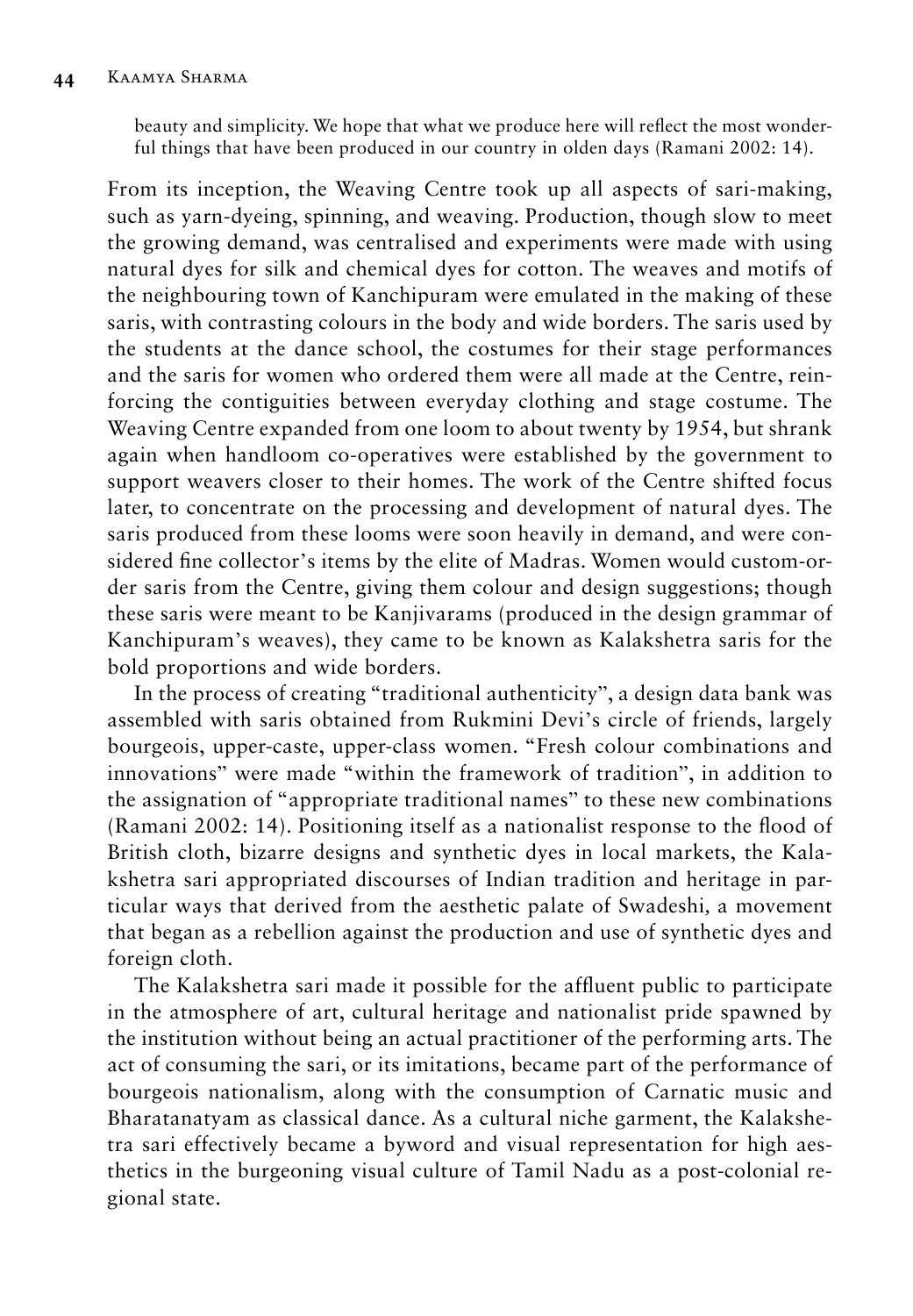## **Colour and the Kalakshetra sari**

The use of colour for legitimation is evident in the textual productions of Kalakshetra, for instance in statements such as the following: "Indian tradition had a well-defined grammar with reference to colours" (Ramani 2002: 50). The *aharya* (costume) section in the Nrittasutra and Chitrasutra<sup>3</sup> were both referenced as valuable sources of ancient India's perception of colour. Colour is romanticised as present in a shared vocabulary between weaver and wearer for traditional saris such as *manthulir* (russet red and green of the tender mango leaf), *mayil kazhuthu* (the iridescent blue and green of the peacock's neck), *kempu* (ruby red), *arakku* (deep lac red) (ibid.). Natasha Eaton has emphasised the chromatic preoccupations of the Swadeshi Movement wherein Sanskrit treatises that dealt in colour and costume such as the *Natyashastra* were combed for insight into assembling a newly minted, completely Indianised visual palette (Eaton 2013).

Sartorial reform consisted of an underlying critique of the western notion of originality as newness, contradistinguishing the Indian sartorial aesthetic from the West as eternal and unchanging. The intent was not for the weavers to constantly innovate at their loom, but rather to create permutated and combined versions of existing elements that were recognised mutually between creator and buyer. Artisanal praxis was balanced on the delicate creation of beauty within the limited variables of colours, motifs, patterns and proportions. The sari as an object of "fashion" did not apply here. Those "fashion designers of the West" who produced something new every season were derided and regarded as harmful to the weavers who imbue their craft with artistic vitality as well as spiritual significance (Ramani 2002: 51).

Playing on the discourse of racial distinctions between North and South, Brahmans and Non-Brahmans, the Kalakshetra sari also sought to fix the image of the South Indian woman; hence the emphasis on how the "the sari tradition in the south of India is much older to that found in the north, and has retained its Hindu character" (ibid.: 54). The production of particular designs and colours in saris were socially legitimised as being more distinctly "Tamil". The aesthetics of authenticity are materially manifested in the Kalakshetra sari:

While handlooms in the north have been greatly influenced by Moghul designs those of the south, especially the saris, have remained untouched by outside influences […] the Benarsi design is rich with floral vines and creepers, delicate buttas, guldastas and similar motifs, which have a cameo-like fragility, while Kanchipuram designs are more geometrical, with simple lines and checks, forming the body of the sari design (Ramani 2002: 54).

Thus, institutions such as Kalakshetra were as much a stakeholder in affirmations of a South Indian essence as the actors of Dravidian nationalism. The

<sup>3</sup> The Nrittasutra and the Chitrasutra are part of the *Vishnudharmottarapurana*, a Sanskrit treatise on music, dance and painting written roughly between the 6th and the 8th centuries.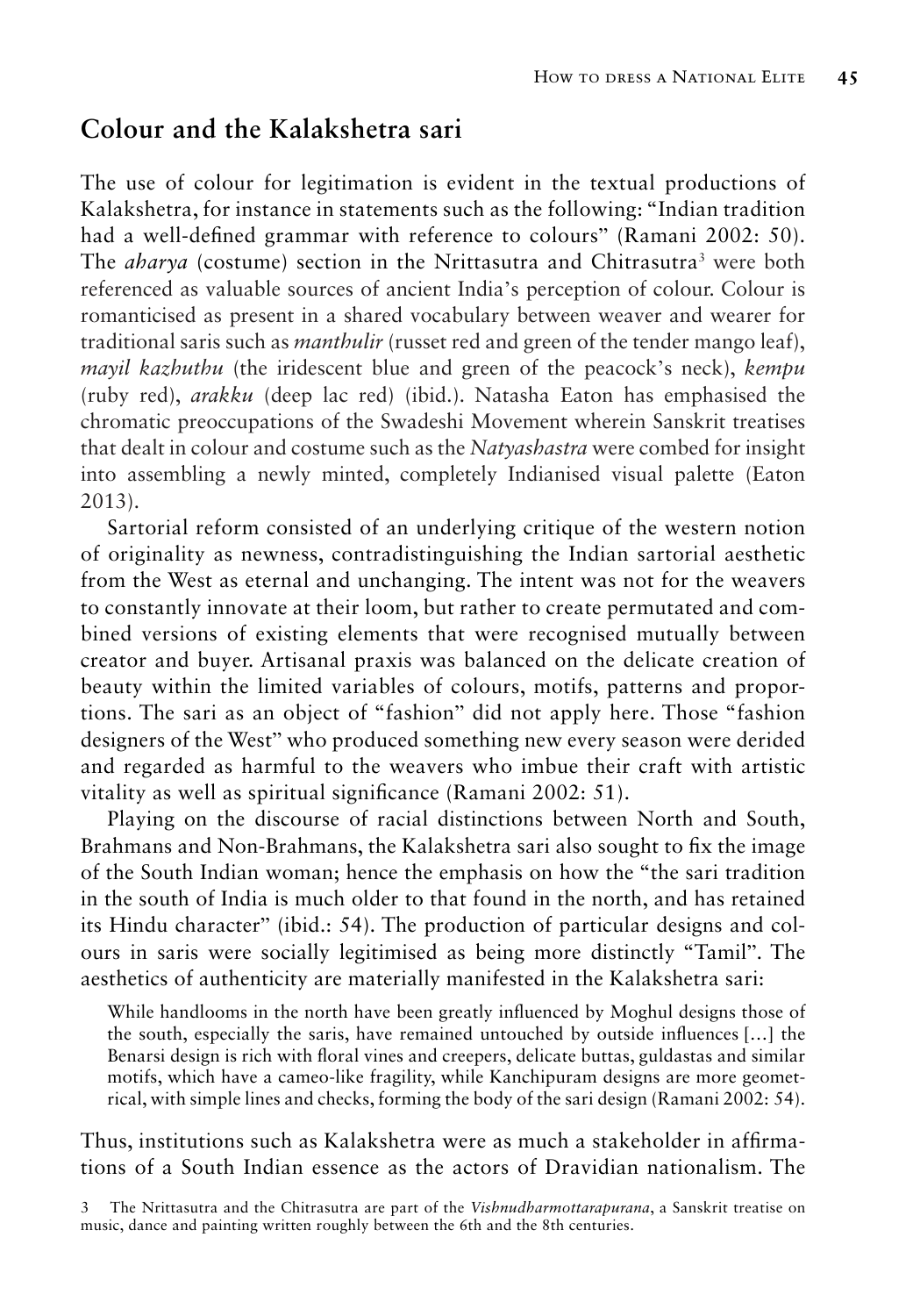design grammar of the Kalakshetra sari was perceived to be authentically south Indian, with ornamental excess being othered. The traditional vocabulary of the Kalakshetra sari preferred the simple to the over-embellished, evoking the simplicity of artisanal and rural life as opposed to the labyrinthine complexities of industrial urban life.

Mythologies about Rukmini Devi frequently emphasise the importance she gave to harmony in colour combinations. She reportedly "had no qualms about ripping it all up and starting from scratch" if the colours were perceived to be out of sync (Guhan 2006: 26). In a magazine article about the Kalakshetra sari, Rukmini Devi's associate Shantha Guhan reports having observed her cross out a request from a customer for a pale blue and pink sari, stating that "these are not traditional colours":

She was absolutely clear on what was acceptable and what comprised an aesthetically appropriate sari […] Kalakshetra saris embodied an aesthetic that emerged from the colours of the earth, from the saris that mothers and grandmothers had worn and loved, from saris which suited the complexion of the wearer and the life she lived (Guhan 2006: 26).

In this description, the mill-made, "ill-made" colonial sari with foreign motifs and brash colours requires replacement with the more subdued, refined hues of the Kalakshetra sari, reflecting a preoccupation with womanhood itself as ideally embodied in restraint. Though the "colonial" saris are reviled as aesthetically and morally reprehensible, the manner in which the Kalakshetra sari was rationalised in discourse "made (it) available to the European gaze" through "a certain structure or order" that "had to be discerned beneath the surface" (Weidman 2006: 209). Thus, European epistemes were deployed even in the antithesis to a so-called Western aesthetic.

The importance of bringing the aesthetic and functional together in harmony was consistently emphasised – the sari made with true integrity would achieve a synaesthesia of sorts, of sight and touch. In a conversation with the dancer Chandralekha for a newspaper article, Rukmini Devi highlighted the three-dimensional nature of the sari and the importance of a garment having atmosphere, pointing out that in the past, women would customise their clothes in very subtle, quiet ways – suiting them to their bodies and appearances using "colours that echoed sun, sky, earth […] directly related to the colour of the women wearing them" (Devi 1983: 63). Racial and aesthetic essentialisations are united in this discourse of stylised womanhood. The "daring proportions" of saris such as the Mubbagam saris of Kanchipuram (saris segmented into three parts with three complementing colours, where the borders are one-third the width of the body) supposedly demonstrated a "sophistication in colour usage […] in the way colour works to melt the initial divisions even as it accentuates them" (ibid.). The Kalakshetra sari was thus presented as a way to look distinctively Indian by enacting "traditional" aesthetics that could affirm elite,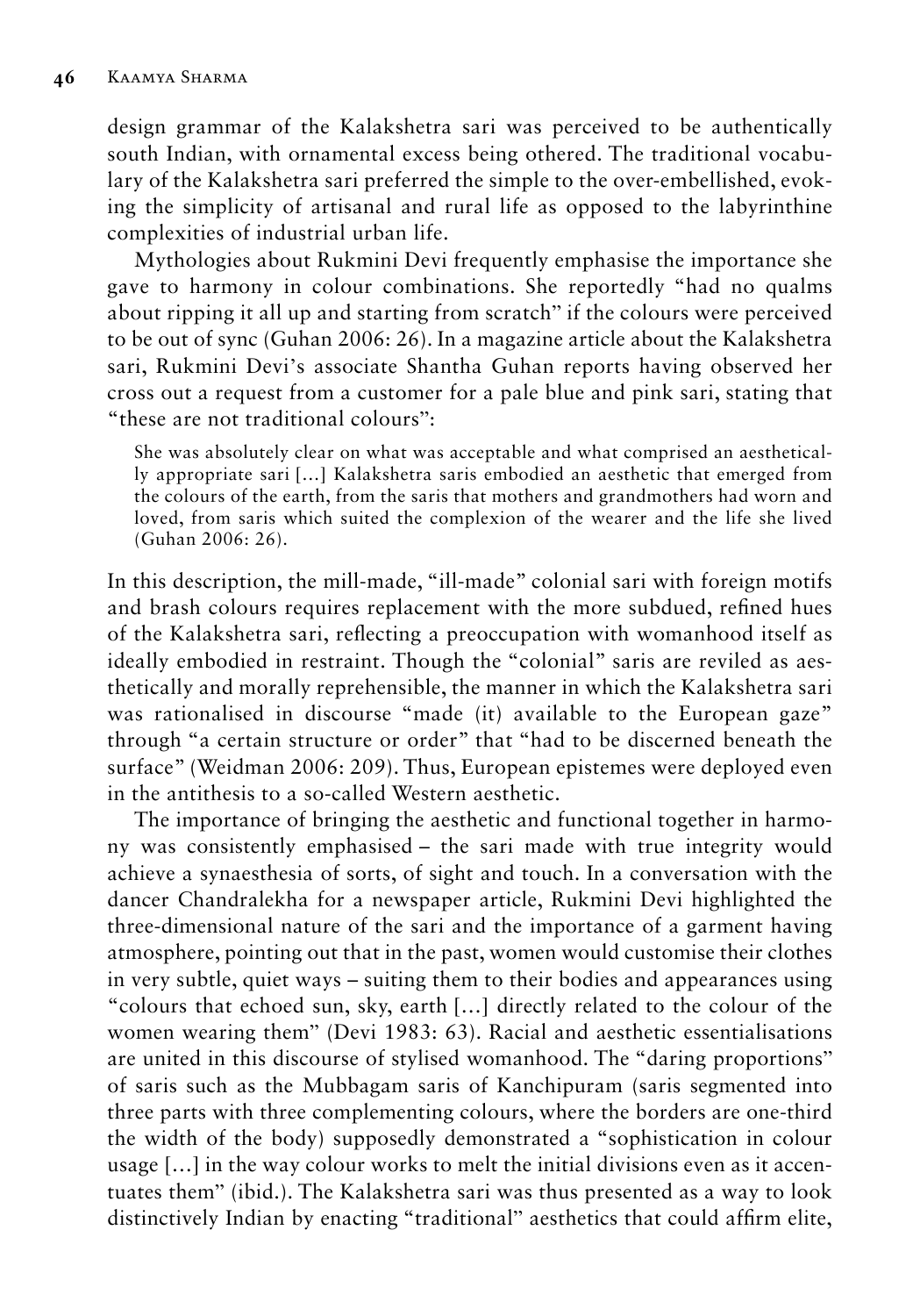upper-caste status through distinctions in taste and morally appropriate consumption. Rukmini Devi created a standard in her reform attempts, one that fixed the image of ideal womanhood in explicitly bourgeois, Hindu, upper-caste tones, similar to other "disciplinary projects that regenerated societal inequalities, as they asserted racial and national homogeneities" (Hancock 2001: 903).

In a signal instance of auto-exoticisation, the Kalakshetra sari appropriated discourses surrounding colour use and design sensibilities generated by the orientalists and imperial exhibitionary complex of the nineteenth century. The sartorial indexes of tradition thus became synonymous with handloom textiles and natural dyes, expelling the synthetic and artificial, which was considered representative of the "western". The Kalakshetra sari was meant to reclaim the province of good taste from the coloniser, by disrupting the narrative of the "noble savage", and appropriating orientalist narratives of colour. The use of muted colours was metonymic of Rukmini Devi's prescriptions for ideal womanhood as subdued and refined. The rhetoric and method was also focused on paring down excess, the removal of extraneous motifs and loud, garish colours. Yet the process of determining extraneous features was largely ad hoc, derived from the saris owned by a particular class of elite women and relying on reconstructed memory. Kalakshetra saris powerfully indexed the past through visual and discursive references to female genealogies, particularly in their status as the saris "mothers and grandmothers" wore.

Chandralekha, the dancer and contemporary of Rukmini Devi, was to say later in an interview (about Rukmini Devi):

I was able to see from very close quarters, her work and her personality, the tremendous aesthetic quality of her life. I was not seeing her dance as much as the entire aesthetic environment that she would always carry with her. If there was a performance, the way she arranged the flowers or the costumes, the colours, it was tremendous; I thought she was the best-dressed woman in India.<sup>4</sup>

The heirloom saris produced by Kalakshetra continued to be imbued with sticky associations to Rukmini Devi's personal charisma, as elite Tamil Brahman heritage. The clothes had exceeded the wearer. Thus Kalakshetra, founded on an ideology of artistic and aesthetic revival within the nationalist framework, functioned as an index of "tradition", "culture" and the "fine arts" in Chennai, with state recognition as an Institute of National Importance since 1993 (Kalakshetra 2017a). The Kalakshetra website emphasises the importance of the Kalakshetra sari in the cultural milieu by stating that "50 designs have been licensed to the Tamil Nadu Handlooms Directorate, and marketed as Kalakshetra saris" (Kalakshetra 2017b), which resulted in an exhibitioncum-sale jointly organised by Kalakshetra and Co-optex (the retail face of the Tamil Nadu State Handloom Weavers Cooperative) in 1990. In a message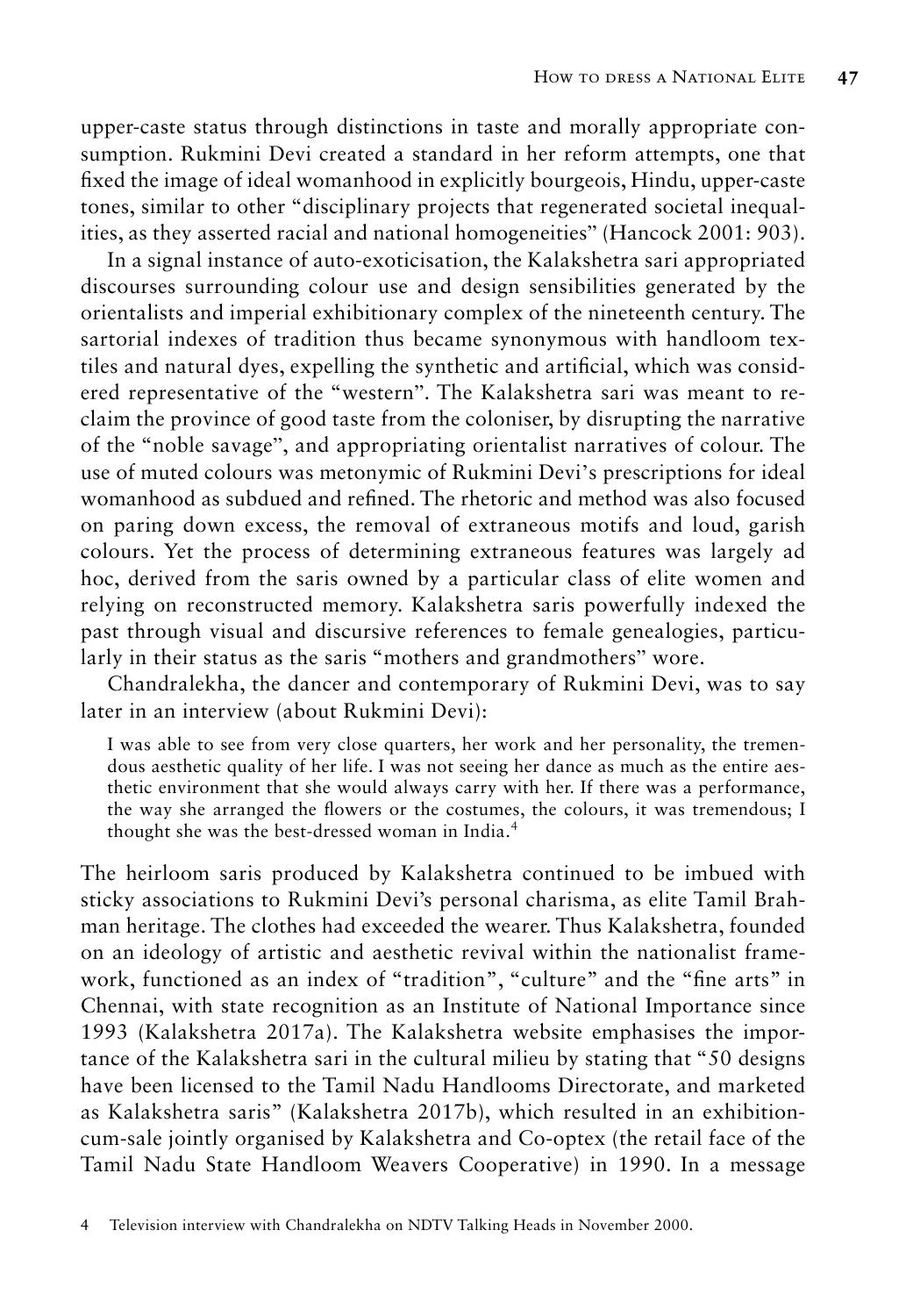prefacing the exhibition catalogue, the then President of India, B. Venkataraman, wrote in praise of Rukmini Devi's work, "They [Kalakshetra saris] teach us that colour, like music, does not have to be high-pitched to be appealing; that patterns like dance need balance to be beautiful".<sup>5</sup> Evidently, this description plays on the "slippage between traditional textiles and classical music" (Weidman 2006: 134). The President was continuing the language of "purity, refinement and delicacy" that had been given a gendered, eugenic spin by the Theosophical Movement and deployed by Rukmini Devi for her project of cultural-aesthetic reform (Dixon 1999: 204). Though the Kalakshetra sari is considered by some of the older and middle-aged residents of the city to have passed its heyday6 , the Tamil Nadu Handlooms Directorate cites an ever-present demand for Kalakshetra saris (TNHD 2017).

# **The Weaving Centre today – reified, displaced pasts in the present**

Today, the Weaving Centre is housed in the Craft Education and Research Centre (CERC), consisting of the Handloom Weaving Unit and Kalamkari Unit.7 Kalakshetra has been involved in the last few years in the revival of the Kodali Karuppur sari<sup>8</sup> in another of its indexations of saris as affective objects of cultural value. The Weaving Centre today is partially self-sufficient, with spinning and weaving done there and yarn dyeing done partially at the centre and partially elsewhere.

A conversation with the master weaver at the Weaving Centre in Kalakshetra yielded interesting insights into the narratives that legitimise his presence. When I questioned him about the designs and colours the centre's weavers used on the saris, he repeatedly used the Tamil word *parampariya* (which is often translated as "traditional") or the word "traditional" (in English) to denote the woven features of the sari.9 Evidently, the Centre follows existing patterns and the instructions received from the director or administrative body of Kalakshetra regarding the saris to be woven. Customers are shown existing

<sup>5</sup> This citation is taken from the foreword of *Homage to Rukmini Devi*, the catalogue that was published when Kalakshetra and Co-optex organized the exhibition of Kalakshashmetra saris together in 1990.

<sup>6</sup> During an interview on 8 November 2014, a volunteer at a Crafts NGO remarked that Kalakshetra saris today were nothing compared to what they had been, citing also the actual shrinkage in the size of the Weaving Centre. Thus, there was a meta-narrative of decline even within the patronage of Kalakshetra, which positioned itself as a response to decline.

<sup>7</sup> Kalamkari refers to a kind of hand-painted or block-printed textile, *kari* meaning "craftsmanship" and *kalam* meaning "pen".

<sup>8</sup> The Kodali Karuppur sari is described as being made by a "combination of wax resist hand painting, block printing and intricate weaving" woven "exclusively for the Maratha queens of Tanjore until the end of the nineteenth century" (Craftrevival 2017).

<sup>9</sup> Interview by author with Krishnan in Kalakshetra on 25 July 2015.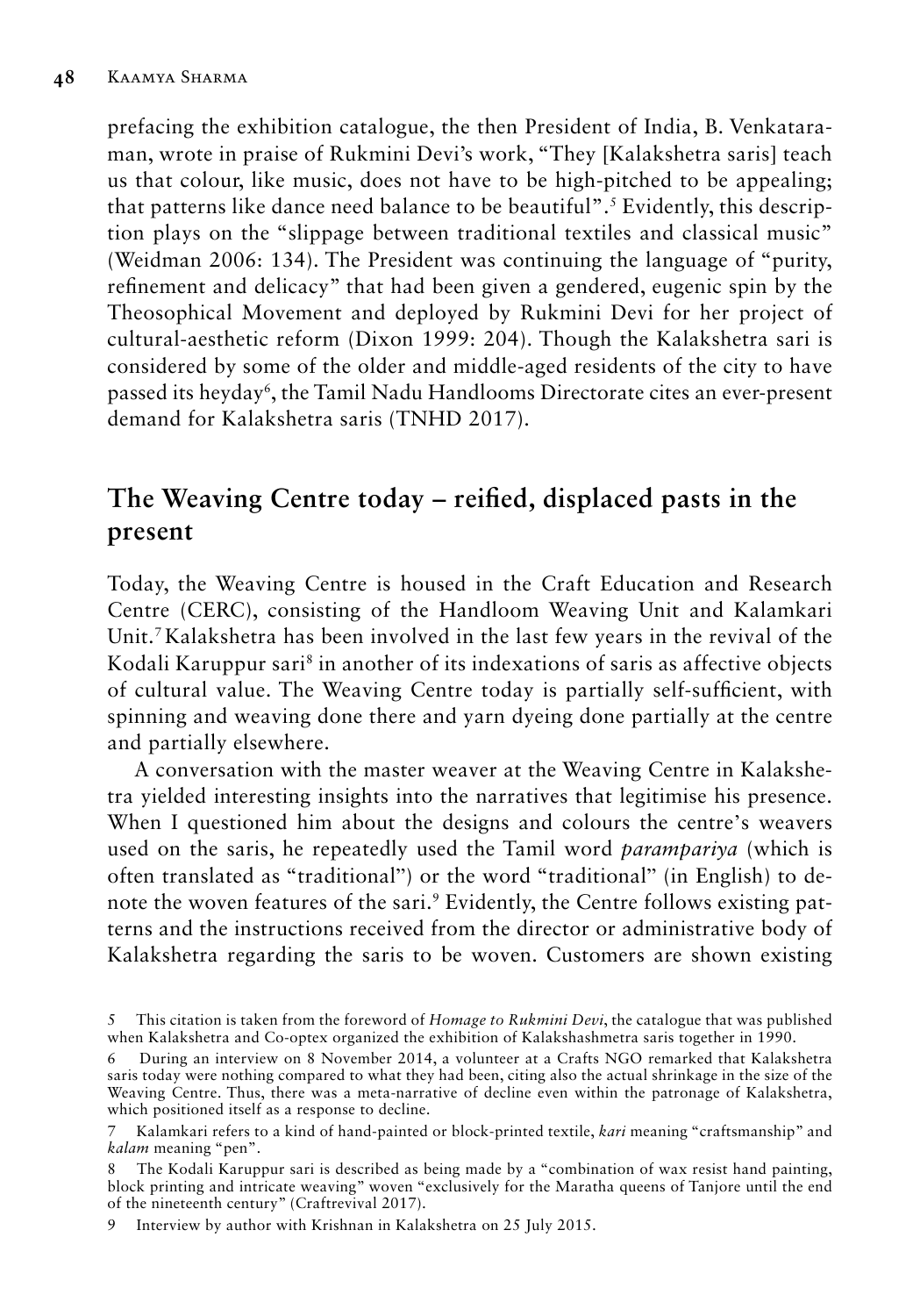templates of saris either as samples or images; the interaction between weaver and wearer is not merely mediated, but completely determined by the elite actor who steps in as the creative director of this revival of traditional styles. The application of "traditional" to a range of weaving practices demonstrates the word's role in legitimising heritage both in terms of the Centre as the site of its production and the sari as an object imbued with performative value.



Figure 2: Weaving Centre, Kalakshetra © Kaamya Sharma (2015)

The master weaver's native town was the weaving centre of Arani, and he came from a generation of weavers. Contrary to the dominant narrative of weaver families transferring to other occupations, both his children were to continue the family occupation of handloom weaving. His presence in Kalakshetra was an index of authentic heritage, his artisanal praxis signifying traditional practices and aesthetics. When asked about the weaving process, he affirmed that at the Weaving Centre, they tried to replicate as far as possible the weaving practices of his home town. Thus, the production and performance of Kalakshetra as a heritage site was premised not only on the availability of Kalakshetra saris, but also on the aesthetic and performative trope of weaving as authenticity – in this case, displaced from its original context. Though the master weaver's presence provided the vital stamp of authenticity to the proceedings at the Weaving Centre, he was subordinated to the agency of the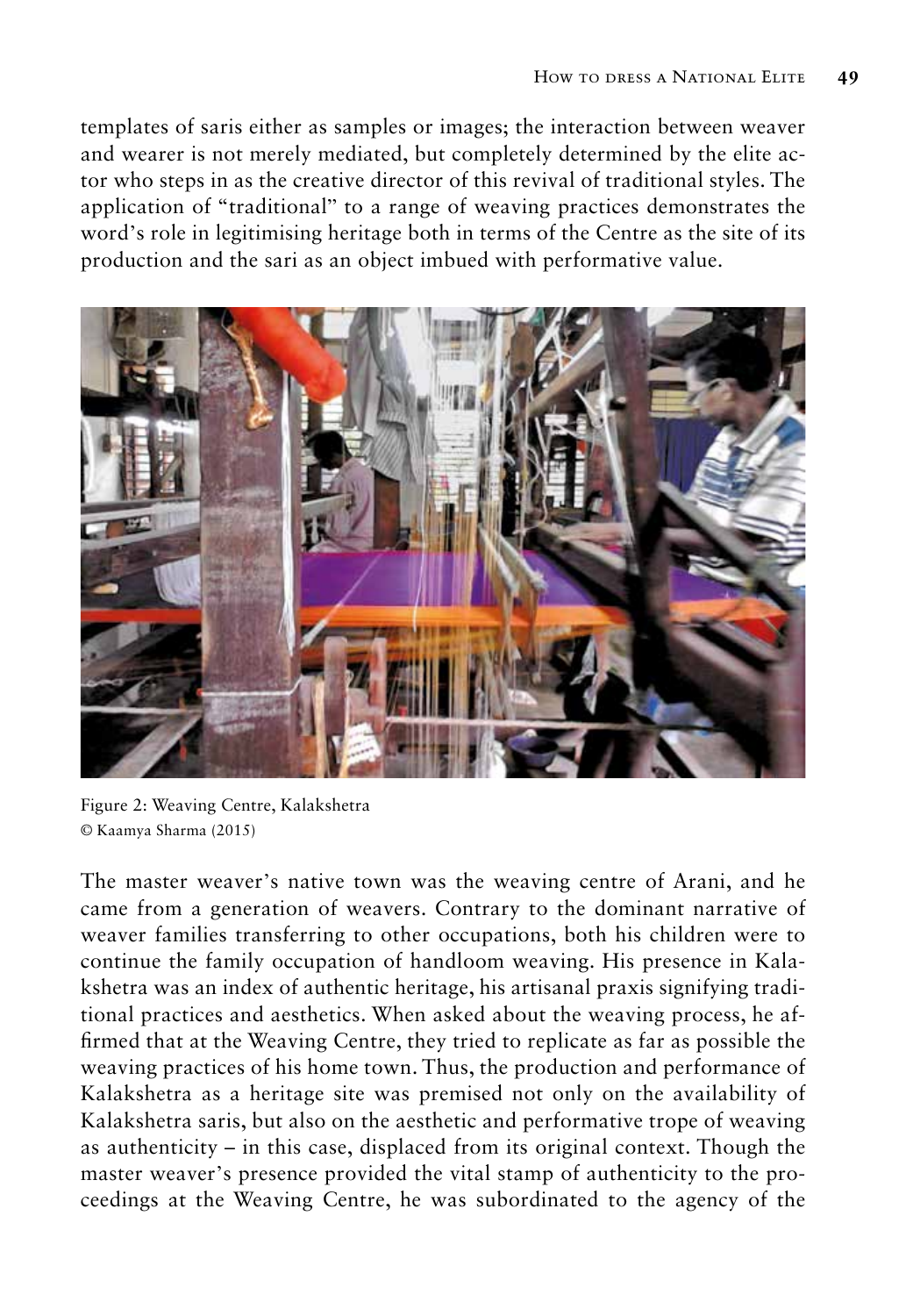Weaving Centre, which would really determine the production and consumption of the Kalakshetra sari.

## **Conclusion – the heritage body**

Uma Chakravarti wrote of the recasting of ideal womanhood in the image of the "Aryan woman of the Vedic age" as a collusion between nationalist patriarchy and orientalist nostalgia, noting the elisions of caste and class in such a formulation, creating "a narrow and limiting circle in which the image of Indian womanhood has become both a shackle and a rhetorical device that nevertheless functions as a historical truth" (Chakravarti 1989: 28).

However, I argue that such a carefully orchestrated image of femininity also provides opportunities for self-assertion, as Rukmini Devi's life demonstrates, born out of the appropriation and erasure of other identities. The project of creating a bridge between art and craft, between everyday life and aesthetic contemplation, was carried out in the ambiguous drapes of the Kalakshetra sari, which was both performance and not, everyday and special, a conscious re-crafting of "a sartorial unconscious". Everyday life itself became an enactment of an aesthetically, materially crafted tradition and the female body, which was the site of this enactment, became a heritage body. By linking nostalgic memory to the presence and performance of saris, Kalakshetra signalled a key moment in the search for a national essence, as auto-exoticisation that appropriated the colonial-orientalist narrative of Indian womanhood (Kondo 1997).

This history of the institutionalisation of a garment also reveals the confluence of economic and cultural factors that make the sari an object of class display in present-day Chennai. Performances of clothing in arenas such as *sabha*s (concert halls/cultural organisations) and other venues with cultural value place a premium on particular elite identities – such that national and cultural legitimacy is the province of the elite, upper-caste Hindu. But dress has simultaneously rendered these identities ambiguous because legitimacy is accessible to anyone who can perform it. The globalisation of Bharatanatyam as a dance form is also an extension of its inextricable links to colonial modernity and the transnational community of Tamil Brahmans who are its custodians, a sign of how "Brahmin taste is universalized through Chennai's global, neoliberal economy" through the "marriage of capitalism and heritage" (Soneji 2012: 224–6). The Kalakshetra sari abetted the visual atmosphere of elite performance, spectatorship and patronage that continues to inform Bharatanatyam as the "dance of the nation" today. By cleverly inserting herself into what Swarnamalya Ganesh terms "nation-state womanhood", Rukmini Devi rendered herself indispensable to the incipient project of Indian modernity (Ganesh 2016).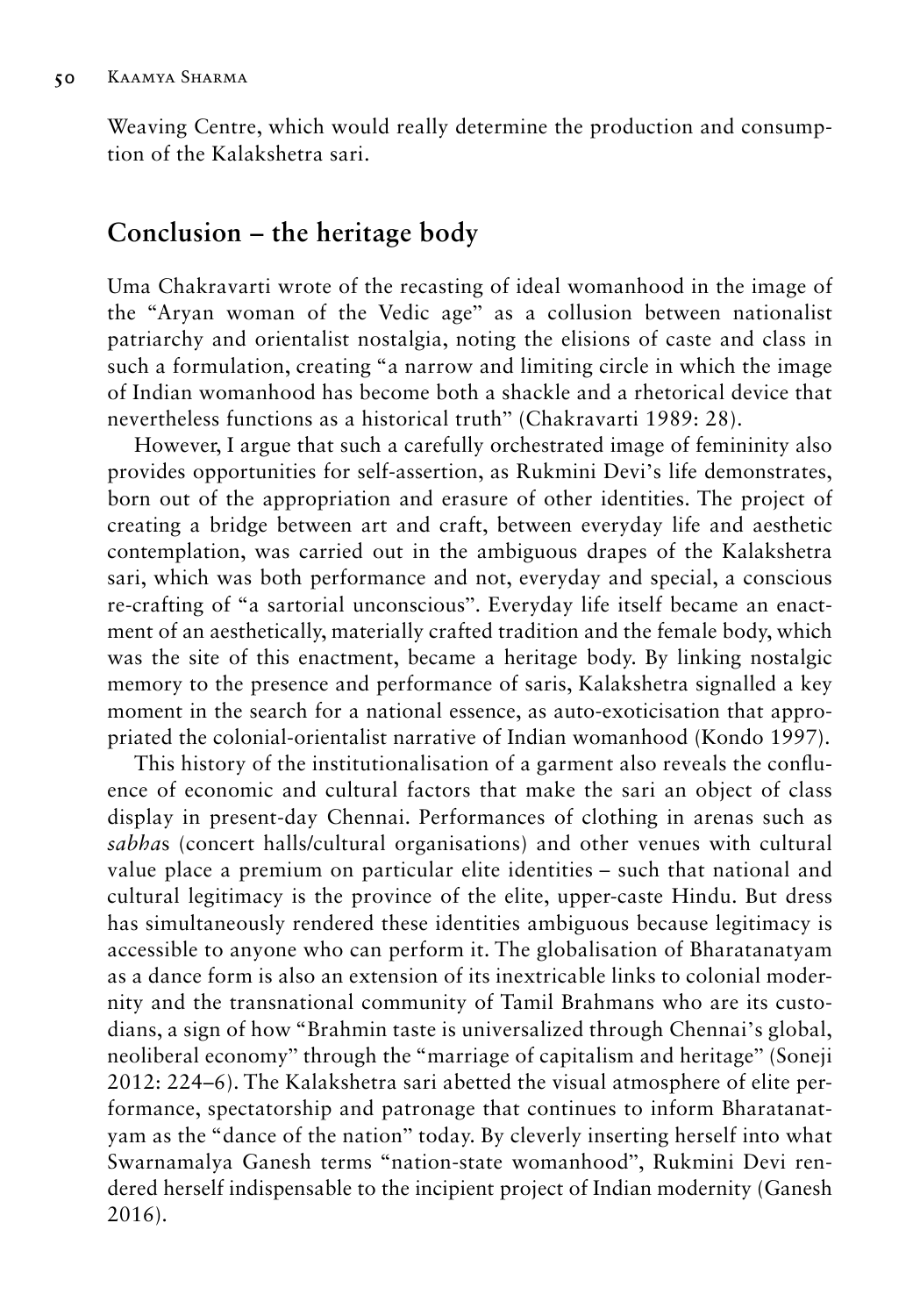The economic reforms of the 1990s witnessed the rise of a "nouveau riche" class in India, characterised by conspicuous consumption in contrast to the socialist austerity ideals of earlier times. The preference for handlooms and revivalist projects such as the Kalakshetra sari are presently perceived as indexing an older, cultural elite characterised by restraint in taste (Kaul / Varma 2016: 44). The Kalakshetra sari may also be read as an effort of this elite class to assert its aesthetic and moral superiority over the nouveau riche class. The fears that impelled the mobilisation of the Kalakshetra sari are, in many ways, more realised today than they were in the time of its inception. In spite of the efforts of the state to promote handloom textiles invested with discourses of moral integrity, consumer culture in Chennai is largely determined by global capital flows and the proliferation of synthetic clothes (saris being no exception). A vast majority of the lower-middle and lower classes wear synthetic saris because of their cheap prices and low maintenance costs; the fashionablyminded middle classes wear chiffon and crepe saris alongside the inroads made by the salwar kameez<sup>10</sup> as a garment of daily use.

In spite of these transformations, the Kalakshetra sari is emblematic of a lingering narrative of alter-modernity and nostalgia that has co-opted performances of a nationalist, Theosophist ideal of womanhood in the cultural landscape of contemporary Chennai.

## **References**

- Aggarwal, Ishani (2012): The Legacy of Kalakshetra, Chennai, India. *Dance Chronicle* 35(1), pp. 84–93.
- Arundale, Rukmini Devi (1904): *The Message of Beauty to Civilization*. (Adyar Pamphlet 212). Madras: Theosophical Publishing House.
- Ashmore, Sonia (2009): Colour and Corruption: Issues in the Nineteenth Century Anglo-Indian Textile Trade. Unpublished paper.
- Banerjee, Mukulika / Miller, Daniel (2003): *The Sari.* Oxford: Berg.
- Besant, Annie (1895): *The Means of India's Regeneration*. (Adyar Pamphlet 20). Madras: Theosophical Publishing House.
- Besant, Annie / Leadbeater, C. W. (1901): *Thought Forms*. Adyar: Theosophical Publishing House.
- Bhatia, Nandi (2003): Fashioning Women in Colonial India. *Fashion Theory* 7(3/4), pp. 327– 344.
- Birdwood, George (1880): *Industrial Arts of India*. London: Chapman and Hall Ltd.
- Chakravarti, Uma (1989): Whatever Happened to the Vedic Dasi? Orientalism, Nationalism, and a Script for the Past. In: Kumkum Sangari / Sudesh Vaid (eds): *Recasting Women: Essays in Indian Colonial History.* New Delhi: Kali for Women, pp. 27–87.
- Chakravorty, Pallabi (2007): Hegemony, Dance and Nation: The Construction of the Classical Dance in India. *The Journal of South Asian Studies* (21)2, pp. 107–120.

10 Two-piece dress consisting of a tunic and loose trousers, originally from North India and now universalised in India as dress for urban, mostly young women.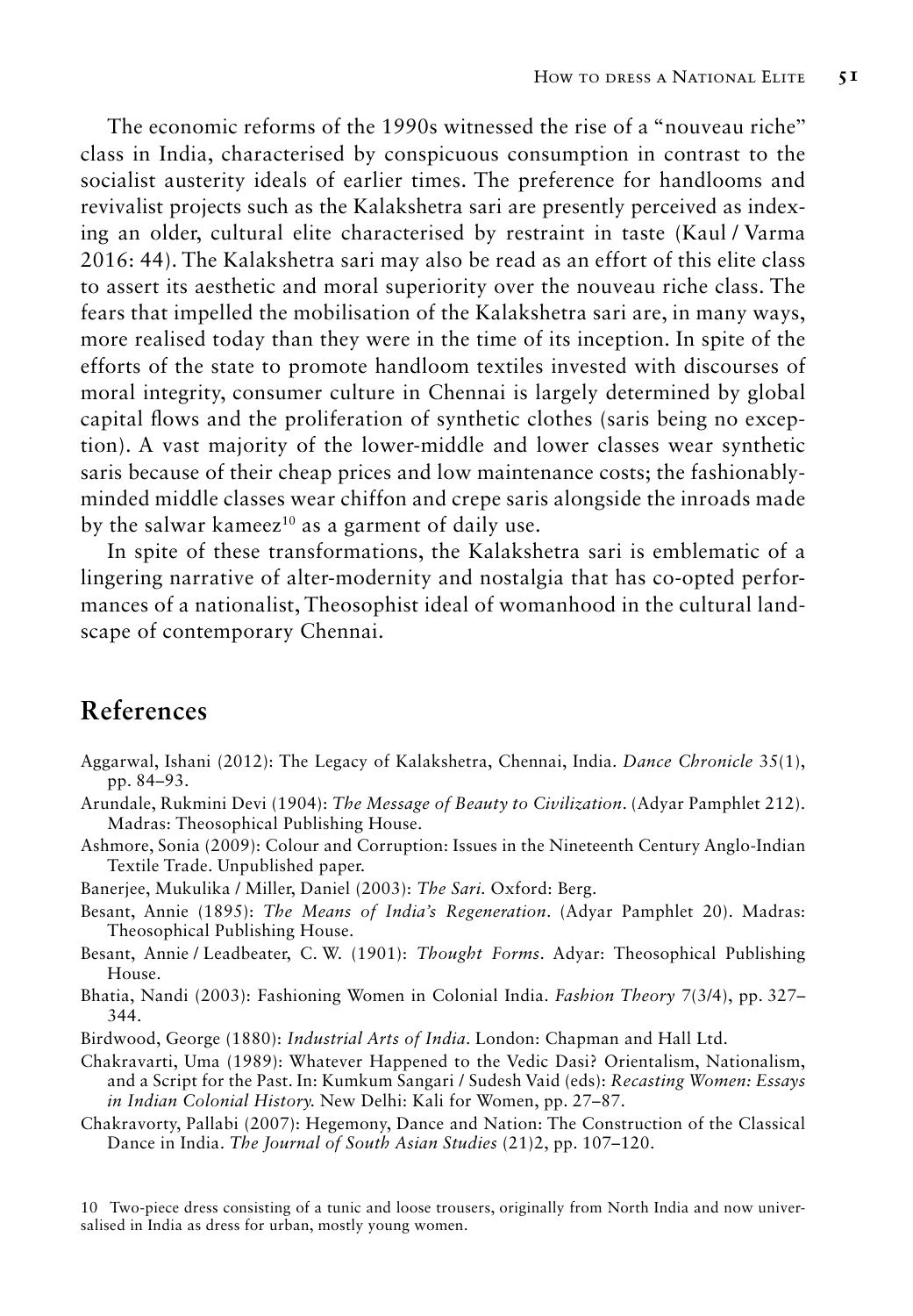- Chatterjee, Partha (1989): Colonialism, Nationalism, and Colonialized Women: The Contest in India. *American Ethnologist* (16)4, pp. 622–633.
- Craftrevival (2017): The Kodali Karuppur Sari. A Forgotten Craft of Tamil Nadu. Craftrevival, http://www.craftrevival.org/CraftArtDetails.asp?CountryCode=INDIA&CraftCode=003709 (accessed 20 June 2017).
- Devi, Pria (1983): Change and Influence: A Conversation. In: Pria Devi (ed.): *Pudu Pavu*. Madras: Co-optex, pp. 62–65.
- Dixon, Joy (1999): Ancient Wisdom, Modern Motherhood: Theosophy and the Colonial Syncretic. In: Antoinette Burton (ed.): *Gender, Sexuality and Colonial Modernities.* Florence: Routledge, pp. 195–208.
- Eaton, Natasha (2013): Swadeshi Colour: Artistic Production and Indian Nationalism, ca. 1905 – ca. 1947. *The Art Bulletin* (95)4, pp. 623–641.
- Ganesh, Swarnamalya (2016): How the Art of Devadasis Was Appropriated to Create the World of Bharatanatyam. *The News Minute*, 10 February. http://www.thenewsminute.com/article/ how-art-devadasis-was-appropriated-create-world-bharatanatyam-38808 (accessed 14 May 2017).
- Gilbertson, Amanda (2014): A Fine Balance: Negotiating Fashion and Respectable Femininity in Middle-Class Hyderabad, India. *Modern Asian Studies* 48(1), pp. 120–158.
- Greenhalgh, Paul (1997): The History of Craft. In: Peter Dormer (ed.): *The Culture of Craft.* Manchester: Manchester University Press, pp. 20–52.
- Guhan, Shantha (2006): Rukmini Devi and the Revival of a Weaving Tradition. *Namaste the ITC-Welcomgroup Magazine* (January-March)*,* pp. 25–27.
- Hancock, Mary (1999): Gendering the Modern: Women and Home Science in British India. In: Antoinette Burton (ed.): *Gender, Sexuality, and Colonial Modernities*. London / New York: Routledge, pp. 149–161.
- Hancock, Mary (2001): Home Science and the Nationalization of Domesticity in Colonial India. *Modern Asian Studies* (35)4, pp. 871–903.
- Jain, Kajri (2007): *Gods in the Bazaar: The Economies of Indian Calendar Art*. Durham: Duke UP.
- Jones, Owen (1856): *The Grammar of Ornament.* London: Day and Son Ltd.
- Kalakshetra (2017a): About Kalakshetra: History. Kalakshetra, http://www.kalakshetra.in/site/ history/ (accessed 20 June 2017).
- Kalakshetra (2017b): CERC: History. Kalakshetra, http://www.kalakshetra.in/site/history-6/ (accessed 20 June 2017).
- Kaul, Mayank Mansingh (2016): Towards Recent Histories of Indian Textiles. *Marg A Magazine of the Arts* 67(4), pp. 12–21.
- Kaul, Mayank Mansingh / Varma, Meher (2016): Textiles in India: Fashioning the Contemporary. *Marg Magazine* – *A Magazine of the Arts* 67(4), pp. 42–51.
- Kawlra, Aarti (2014): Sari and the Narrative of Nation in 20th Century India. In: Marie-Louise Nosch / Zhao Feng / Lotika Varadarajan (eds): *Global Textile Encounters.* Oxford: Oxbow Books, pp. 213–226.
- Kondo, Dorinne (1997): *About Face: Performing Race in Fashion and Theater.* New York: Routledge.
- Lukose, Ritty A. (2010): *Liberalization's Children: Gender, Youth, and Consumer Citizenship in Globalizing India.* Hyderabad: Orient Blackswan.
- McGowan, Abigail (2005): All that is Rare, Characteristic or Beautiful: Design and the Defense of Tradition in Colonial India 1850–1903. *Journal of Material Culture* 10(3), pp. 263–287.
- Meduri, Avanthi (1988): Bharatha Natyam What Are You? *Asian Theatre Journal* 5(1), pp. 1–22.
- Mookerji, Babu Nitya Gopal (1894): The Silk Industries of Moorshidabad. *The Journal of Indian Art* V(38–45), pp. 1–8.